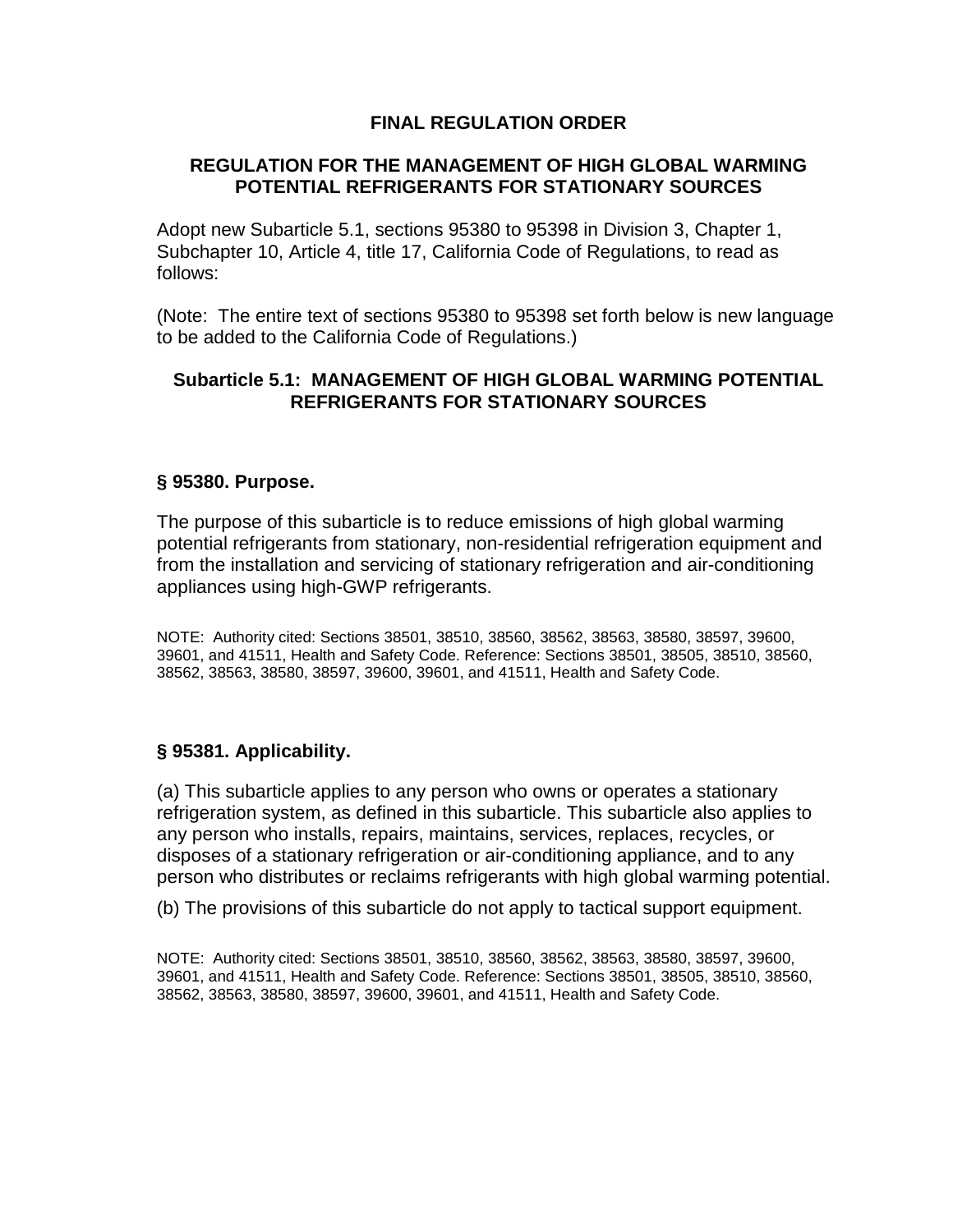## **§ 95382. Definitions.**

(a) For the purposes of this subarticle, the following definitions shall apply:

(1) "Additional refrigerant charge" means the quantity, in pounds, of refrigerant added to a refrigeration system or appliance in order to bring the system to a full charge. "Additional refrigerant charge" does not include an initial refrigerant charge.

(2) "Air-conditioning" means any stationary, non-residential appliance, including a computer-room air conditioner, that provides cooling to a space to an intended temperature of not less than  $68^{\circ}$ F for the purpose of cooling objects or occupants.

(3) "Air district" means an air quality management district or air pollution control district created or continued in existence under Health and Safety Code sections 40000-41357.

(4) "Air Pollution Control Officer" or "APCO" means the appointed head of a local air quality management district or air pollution control district whose appointment and duties are set forth in Health and Safety Code sections 40750-40753.

(5) "Appliance" means any device which contains and uses a high-GWP refrigerant, including any air conditioner, refrigerator, chiller, freezer, or refrigeration system.

(6) "Automatic leak detection system" means a calibrated device using continuous monitoring for detecting leakage of refrigerants that on detection, alerts the operator, and may be either:

(A) A direct system that automatically detects the presence in air of refrigerant leaked from a refrigeration system; or

(B) An indirect system that automatically interprets measurements (e.g. temperature or pressure) within a refrigeration system that indicate a refrigerant leak (e.g., in refrigerated cases and other locations in the system) and alerts the operator to the presence of a refrigerant leak.

(7) "Certified reclaimer" means a person who is a certified reclaimer in accordance with Title 40 of the Code of Federal Regulations, Part 82, §82.164.

(8) "Certified refrigerant recovery or recycling equipment" means any refrigerant recovery or recycling equipment that meets the standards specified in Title 40 of the Code of Federal Regulations, Part 82, §82.152 (as amended April 13, 2005).

(9) "Certified technician" means a person who holds a current, valid, and applicable certificate pursuant to Title 40 of the Code of Federal Regulations, Part 82, §82.40 or §82.161.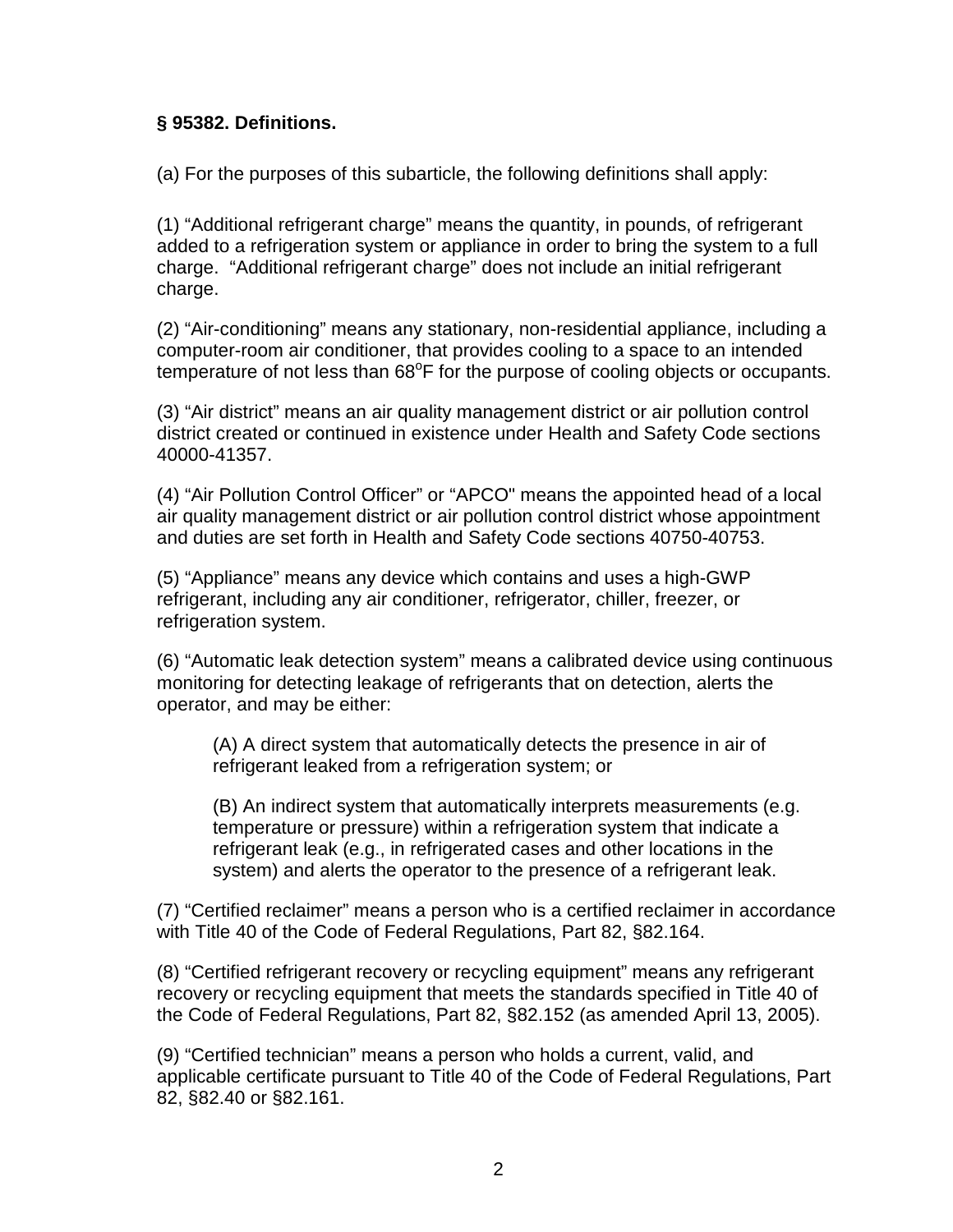(10) "Change of ownership" means a transfer of the title of a facility subject to this subarticle.

(11) "Chlorofluorocarbon" or "CFC" means a class of compounds primarily used as refrigerants, consisting of only chlorine, fluorine, and carbon.

(12) "Commercial refrigeration" means a refrigeration appliance utilized in the retail food and cold storage warehouse sectors. "Retail food" includes the refrigeration equipment found in supermarkets, convenience stores, restaurants and other food service establishments. "Cold storage" includes the equipment used to store meat, produce, dairy products, and other perishable goods.

(13) "Component" means a part of a refrigeration system or appliance (including condensing units, compressors, condensers, evaporators, receivers) and all of its connections and subassemblies, without which the refrigeration system or appliance will not properly function or will be subject to failures.

(14) "Computer-room air conditioner" means a central air conditioner specifically designed for use in data processing areas, maintaining an ambient temperature of approximately 72°F and a relative humidity of approximately 52 percent.

(15) "Continuous monitoring" means measuring the ambient concentration of refrigerant using electronic or mechanical sensors or interpreting measurements (e.g. temperature or pressure) within a refrigeration system that indicate a refrigerant leak in real time.

(16) "Detected refrigerant leak" means a refrigerant leak that is known to the owner or operator, or should reasonably have been known to the owner or operator.

(17) "Direct emissions" means high-GWP refrigerant emissions from a facility that are emitted by refrigeration systems under the operational control of a facility owner or operator. Direct emissions are calculated as the total weight in pounds of each type of high-GWP refrigerant that was charged into a refrigeration system minus the total weight in pounds of each type of high-GWP refrigerant that was recovered from a refrigeration system, as reported in the annual Facility Stationary Refrigeration report pursuant to section 95388.

(18) "Enclosed building or structure" means a building or structure with a roof and walls that prevent wind from entering the facility.

(19) "Equipment type" means commercial refrigeration, industrial process refrigeration, or other refrigeration.

(20) "Executive Officer" means the Executive Officer of the California Air Resources Board, or his or her delegate.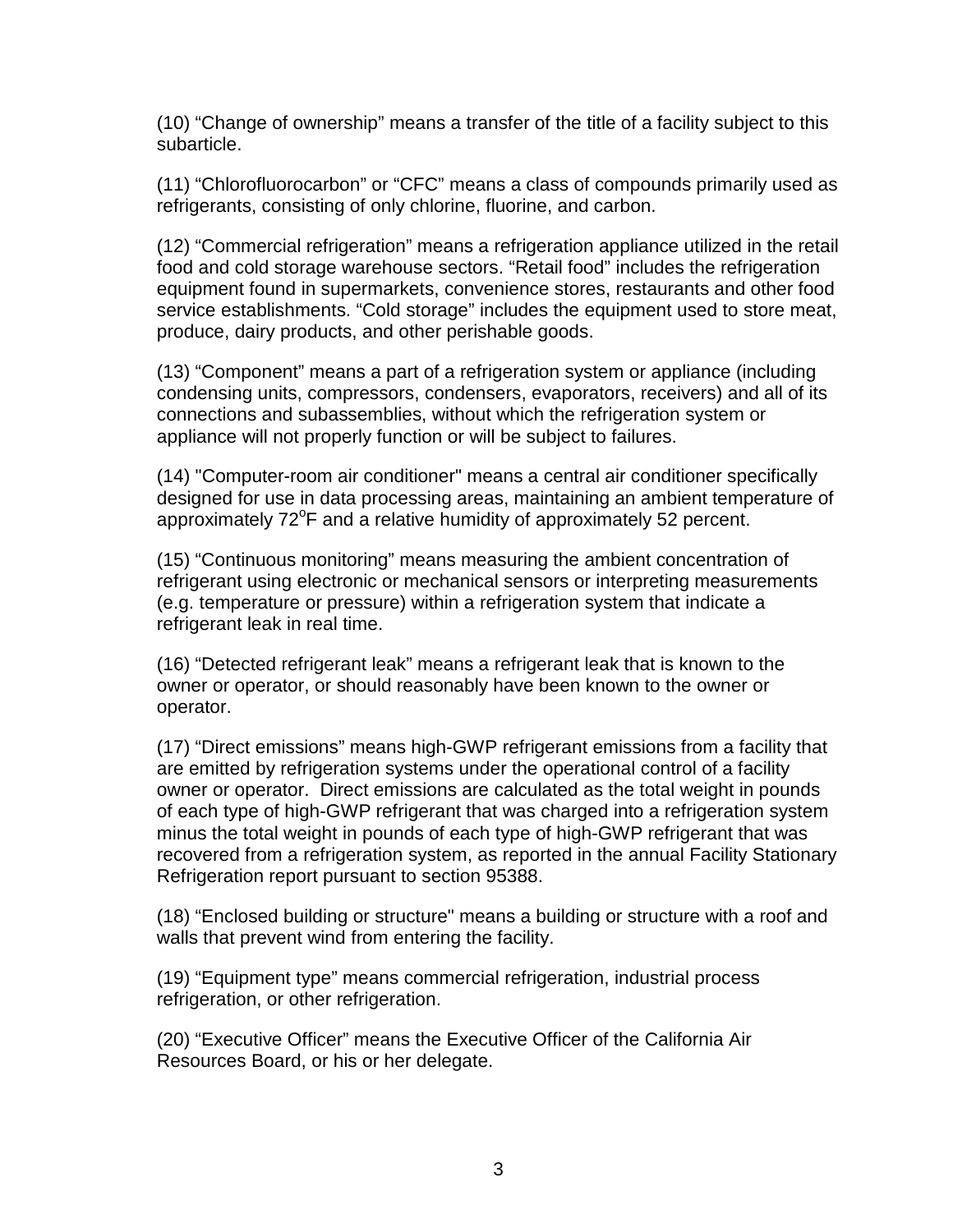(21) "Facility" means any property, plant, building, structure, stationary source, stationary equipment or grouping of stationary equipment or stationary sources located on one or more contiguous or adjacent properties, in actual physical contact or separated solely by a public roadway or other public right-of way, and under common operational control, that includes one or more refrigeration systems or appliance subject to this subarticle. Operators of military installations may classify such installations as more than a single facility based on distinct and independent functional groupings within contiguous military properties.

(22) "Facility identification number" means a unique identification number provided by the Executive Officer for each facility with one or more refrigeration systems in operation, pursuant to section 95383.

(23) "Follow-up verification test" means those tests that involve checking the repairs within 30 days of the refrigeration system's returning to normal operating characteristics and conditions. "Follow-up verification tests" for a refrigeration system from which the refrigerant charge has been evacuated means a test conducted after the refrigeration system or portion of the refrigeration system has resumed operation at normal operating characteristics and conditions of temperature and pressure, except in cases where sound professional judgment dictates that these tests will be more meaningful if performed prior to the return to normal operating characteristics and conditions. "Follow-up verification test" for a refrigeration system from which the refrigerant charge has not been evacuated means a reverification test conducted after the initial verification test and usually within 30 days of returning to normal operating characteristics and conditions. Where a refrigeration system is not evacuated, it is only necessary to complete any required changes to return the refrigeration system to normal operating characteristics and conditions.

(24) "Full charge", "optimal charge", or "critical charge" means the amount of refrigerant required in the refrigerant circuit for normal operating characteristics and conditions of a refrigeration system or appliance, as determined by using one of the following three methods:

(A) Use of the equipment manufacturer's specifications of the full charge;

(B) Use of calculations based on component sizes, density of refrigerant, volume of piping, seasonal variances, and other relevant considerations; or

(C) The midpoint of an established range for full charge based on the best available data regarding the normal operating characteristics and conditions for the system.

(25) "Global warming potential" or "GWP" means the radiative forcing impact of one mass-based unit of a given greenhouse gas relative to an equivalent unit of carbon dioxide over a given period of time.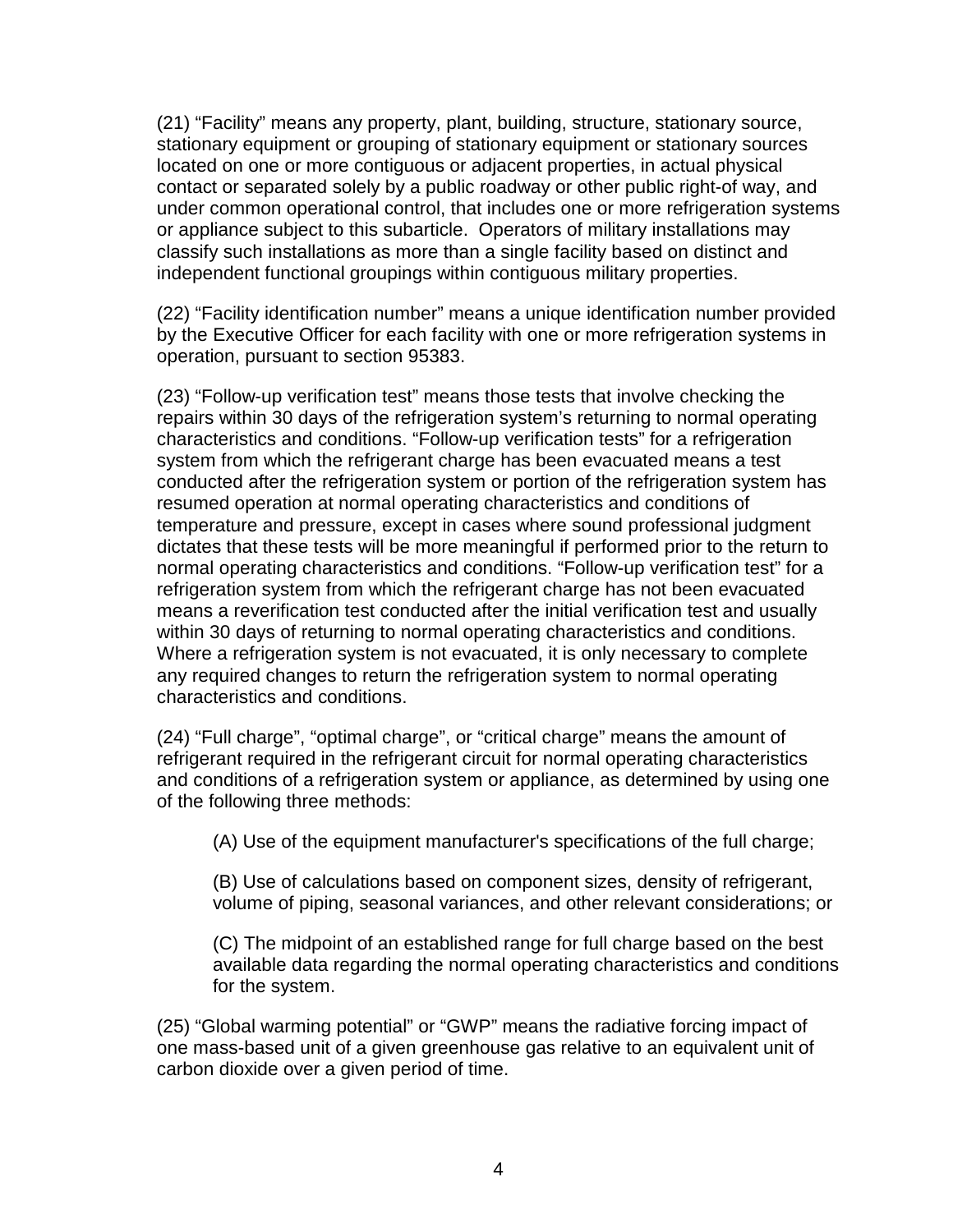(26) "Global warming potential value" or "GWP value" means the 100-yr GWP value first published by the Intergovernmental Panel on Climate Change (IPCC) in its Second Assessment Report (SAR) (IPCC, 1995); or if a 100-yr GWP value was not specified in the IPCC SAR, it means the GWP value published by the IPCC in its Fourth Assessment A-3 Report (AR4) (IPCC, 2007); or if a 100-yr GWP value was not specified in the IPCC AR4, then the GWP value will be determined by the Executive Officer based on data, studies and/or good engineering or scientific judgment. Both the 1995 IPCC SAR values and the 2007 IPCC AR4 values are published in table 2.14 of the 2007 IPCC AR4, which table is incorporated by reference herein. The SAR GWP values are found in column "SAR (100-yr)" of Table 2.14.; the AR4 GWP values are found in column "100 yr" of Table 2.14."

(27) "High-GWP refrigerant" means a compound used as a heat transfer fluid or gas that is: (A) a chlorofluorocarbon, a hydrochlorofluorocarbon, a hydrofluorocarbon, a perfluorocarbon, or any compound or blend of compounds, with a GWP value equal to or greater than 150, or (B) any ozone depleting substance as defined in Title 40 of the Code of Federal Regulations, Part 82, §82.3 (as amended March 10, 2009).

(28) "Hydrochlorofluorocarbon" or "HCFC" means a class of compounds primarily used as refrigerants, consisting of only hydrogen, chlorine, fluorine, and carbon.

(29) "Hydrofluorocarbon" or "HFC" means a class of compounds primarily used as refrigerants, consisting of only hydrogen, fluorine, and carbon.

(30) "Indirect emissions" means any emissions that are a consequence of the activities of a facility but occur at sources owned or controlled by another person related to energy consumed for electricity, heat, steam, and cooling.

(31) "Industrial process refrigeration" means complex customized appliances used in the chemical, pharmaceutical, petrochemical and manufacturing industries that are directly linked to the industrial process. "Industrial process refrigeration" includes industrial ice machines, appliances used directly in the generation of electricity, and ice rinks. Where one appliance is used for both industrial process refrigeration and other applications, it will be considered industrial process refrigeration equipment if 50 percent or more of its operating capacity is used for industrial process refrigeration.

(32) "Industrial process shutdown" means that an industrial process or facility temporarily ceases to operate or manufacture whatever is being produced at that facility.

(33) "Initial refrigerant charge" means the quantity, in pounds, of high-GWP refrigerant added to a refrigeration system or appliance in order to bring the system to a full charge upon initial installation of a refrigeration system or appliance.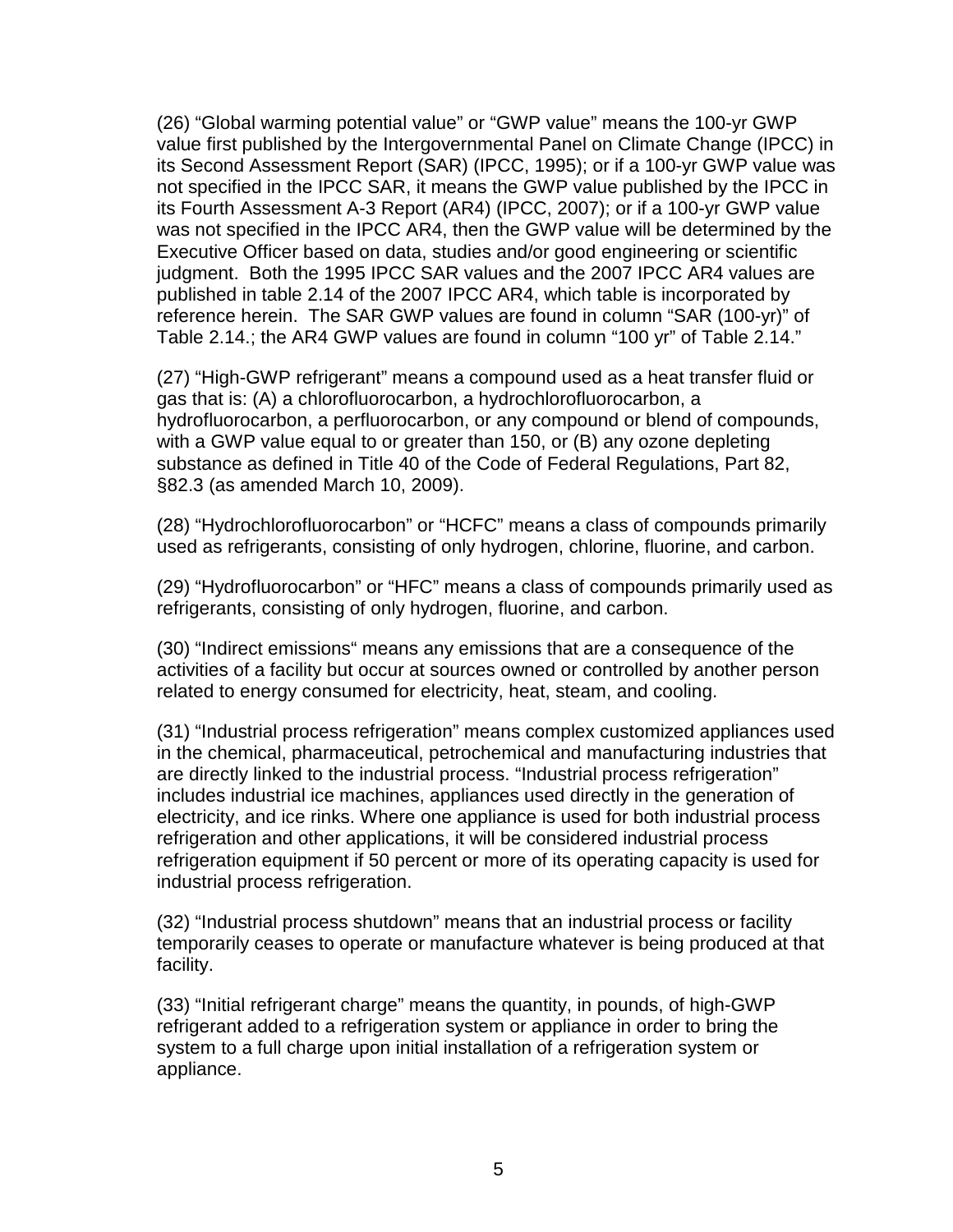(34) "Initial verification test" means a leak test that is conducted as soon as practicable after the repair is completed. "Initial verification test" with regard to leak repairs that require the evacuation of the refrigeration system or portion of the refrigeration system, means a test conducted prior to the replacement of the full charge and before the refrigeration system or portion of the refrigeration system has reached operation at normal operating characteristics and conditions of temperature and pressure. "Initial verification test" with regard to repairs conducted without the evacuation of the full charge means a test conducted as soon as practicable after the conclusion of the repair work.

(35) "Intended to be operated year round" means a refrigeration system at a facility that is not a seasonal facility.

(36) "Leak inspection" means an inspection of a refrigeration system to detect a leak of a high-GWP refrigerant.

(37) "Low temperature refrigeration system" means a commercial or industrial process refrigeration system used for frozen products.

(38) "Medium temperature refrigeration system" means a commercial or industrial process refrigeration system used for chilled products.

(39) "Newly constructed" means a facility that is not yet operational, or that has been operational for less than 6 months.

(40) "Non-certified technician" means a person who installs, maintains, services, repairs, modifies, or disposes of refrigeration or air-conditioning appliances that does not hold a current, valid, and applicable certificate pursuant to Title 40 of the Code of Federal Regulations, Part 82, §82.161.

(41) "Non-refillable cylinder" means a cylinder with a refrigerant capacity of two pounds or greater that is designed not to be refilled and is used in the servicing, maintenance or filling of a refrigeration system, appliance, motor vehicle airconditioning system, or heat pump equipment.

(42) "Normal operating characteristics and conditions" means a refrigeration system operating temperatures, pressures, fluid flows, speeds, and other characteristics, including full charge of the refrigeration system that would be expected for a given process load and ambient condition during operation. Normal operating characteristics and conditions are marked by the absence of atypical conditions affecting the operation of the refrigeration system.

(43) "Operating" means the use of a refrigeration system for cooling or freezing. A refrigeration system is considered to be operating or in operation for the entirety of any calendar month where it is used for cooling or freezing in any manner for more than a total of 24 hours.

(44) "Operator" means the entity having operational control of a facility.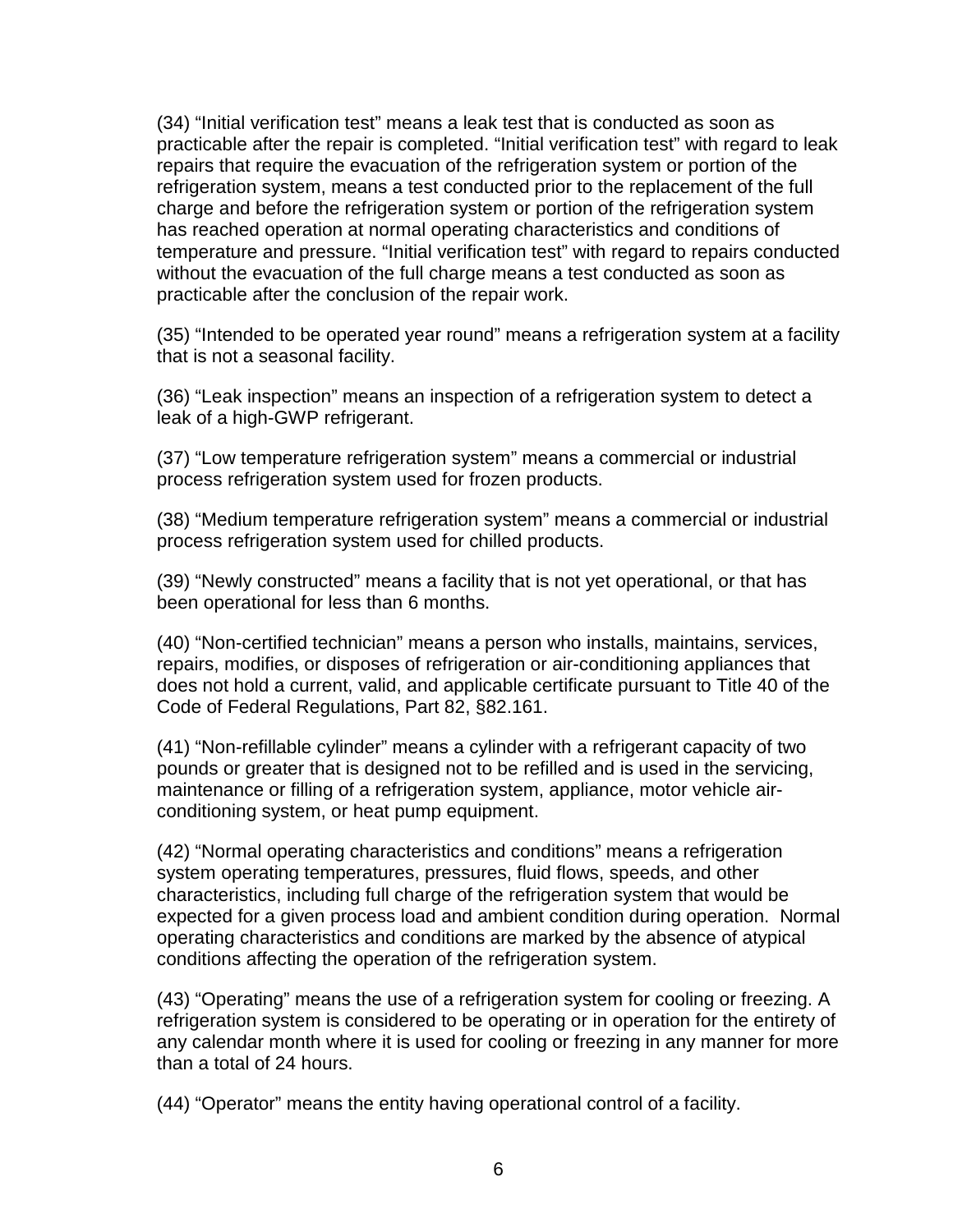(45) "Other refrigeration" means any stationary, non-residential appliance that is used for an application other than industrial process refrigeration, commercial refrigeration, or air-conditioning, or is used for two or more applications including industrial process refrigeration, commercial refrigeration, or air-conditioning.

(46) "Owner" means the entity having title of the facility which is subject to this subarticle.

(47) "Perfluorocarbon" or "PFC" means a class of compounds consisting only of carbon and fluorine.

(48) "Person" means any person, firm, association, organization, partnership, business trust, corporation, limited liability company, company, federal, state, or local governmental agency or public district.

(49) "Reclaim" means to reprocess refrigerant to all of the specifications specified in Title 40, Code of Federal Regulations, Part 82, §82.152 (as amended April 13, 2005).

(50) "Recover" means to remove refrigerant in any condition from an appliance and to store it in an external container without necessarily testing or processing it in any way.

(51) "Recycle" means to extract refrigerant from an appliance and clean refrigerant for reuse without meeting all of the requirements for reclamation. In general, recycled refrigerant is refrigerant that is cleaned using oil separation and single or multiple passes through devices, such as replaceable core filter-driers, which reduce moisture, acidity, and particulate matter.

(52) "Refillable cylinder" means a cylinder with a refrigerant capacity of two pounds or greater that is designed to be refilled and is used in the servicing, maintenance or filling of a refrigeration system, appliance, motor vehicle air-conditioning system, or heat pump equipment.

(53) "Refrigerant circuit" means the parts of a refrigeration system that are normally connected to each other (or are separated by isolation valves) and are designed to contain a high-GWP refrigerant. A single refrigerant circuit is defined by all piping and components that use refrigerant from a common reservoir of a high-GWP refrigerant.

(54) "Refrigerant distributor or wholesaler" means a person to whom a product is delivered or sold for purposes of export, subsequent resale, or delivery to a certified technician, employer of a certified technician, appliance manufacturer, or another refrigerant distributor or wholesaler. "Refrigerant distributor or wholesaler" includes any person who imports refrigerant from outside of this state to distribute or sell refrigerant to a certified technician, employer of a certified technician, appliance manufacturer, or another refrigerant distributor or wholesaler, or who acts as an agent or broker in buying refrigerant.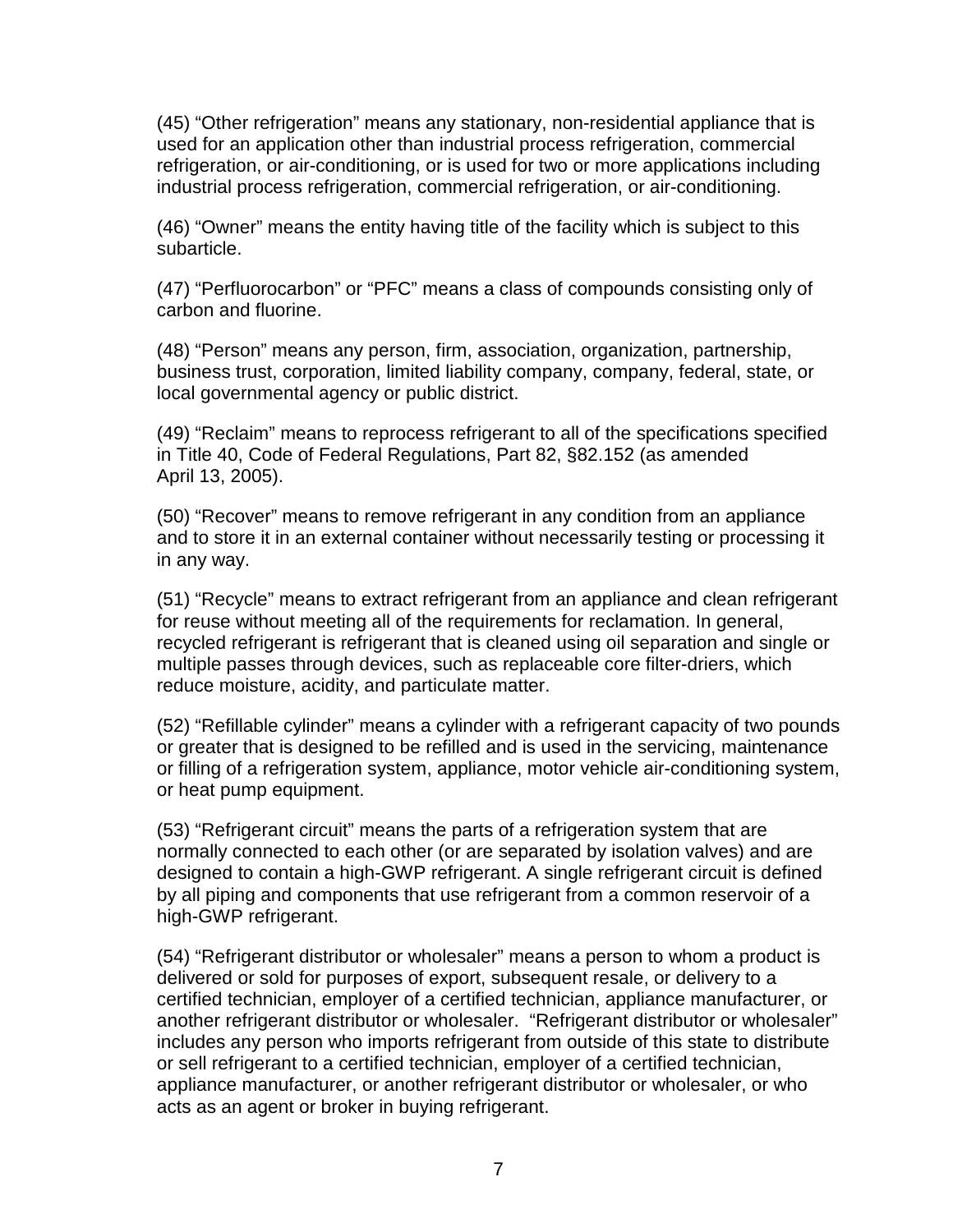(55) "Refrigerant leak" means any discharge of refrigerant into the atmosphere from an appliance, certified refrigerant recovery or recycling equipment, refrigerant cylinder, or other container.

(56) "Refrigerant leak detection device" means a device that can be calibrated to accurately detect and measure the ambient concentration of refrigerant at a minimum concentration level of 10 parts per million of vapor of a specific refrigerant or selection of refrigerants.

(57) "Refrigeration system" means stationary, non-residential equipment that is an industrial process refrigeration, commercial refrigeration, or other refrigeration appliance with a single refrigerant circuit that requires more than 50 pounds of any combination of high-GWP refrigerant to maintain normal operating characteristics and conditions. "Refrigeration system" does not include an air-conditioning appliance. A single refrigeration system is defined by a single refrigerant circuit.

(58) "Residential" means a residential dwelling containing four or fewer dwelling units on one lot or parcel.

(59) "Retire" means the permanent removal from service of a refrigeration system, or component, rendering it unfit for use by the current or any future owner or operator.

(60) "Retrofit" means the replacement of the refrigerant used in a refrigeration system with a refrigerant approved under the Significant New Alternatives Policy (SNAP) program pursuant to Title 40 of the Code of Federal Regulations, Part 82, §82.170, or a refrigerant approved by the Executive Officer, and related refrigeration system changes required to maintain the refrigeration system operation and reliability following refrigerant replacement.

(61) "Seasonal adjustment" means the need to add refrigerant to a refrigeration system due to a change in ambient conditions caused by a change in season, followed by the subsequent removal of refrigerant in the corresponding change in season, where both the addition and removal of refrigerant occurs within one consecutive 12-month period after the initial installation of a refrigeration system or a repair of a refrigeration system requiring evacuation or partial evacuation of the refrigerant circuit.

(62) "Seasonal facility" means a facility where the purpose of the refrigeration system(s) at a facility ceases to be required during certain seasons of the year.

(63) "Stationary" means meeting at least one of the following conditions:

(A) Is installed in a building, structure, or facility.

(B) Is attached to a foundation, or if not so attached, will reside at the same location for more than 12 consecutive months.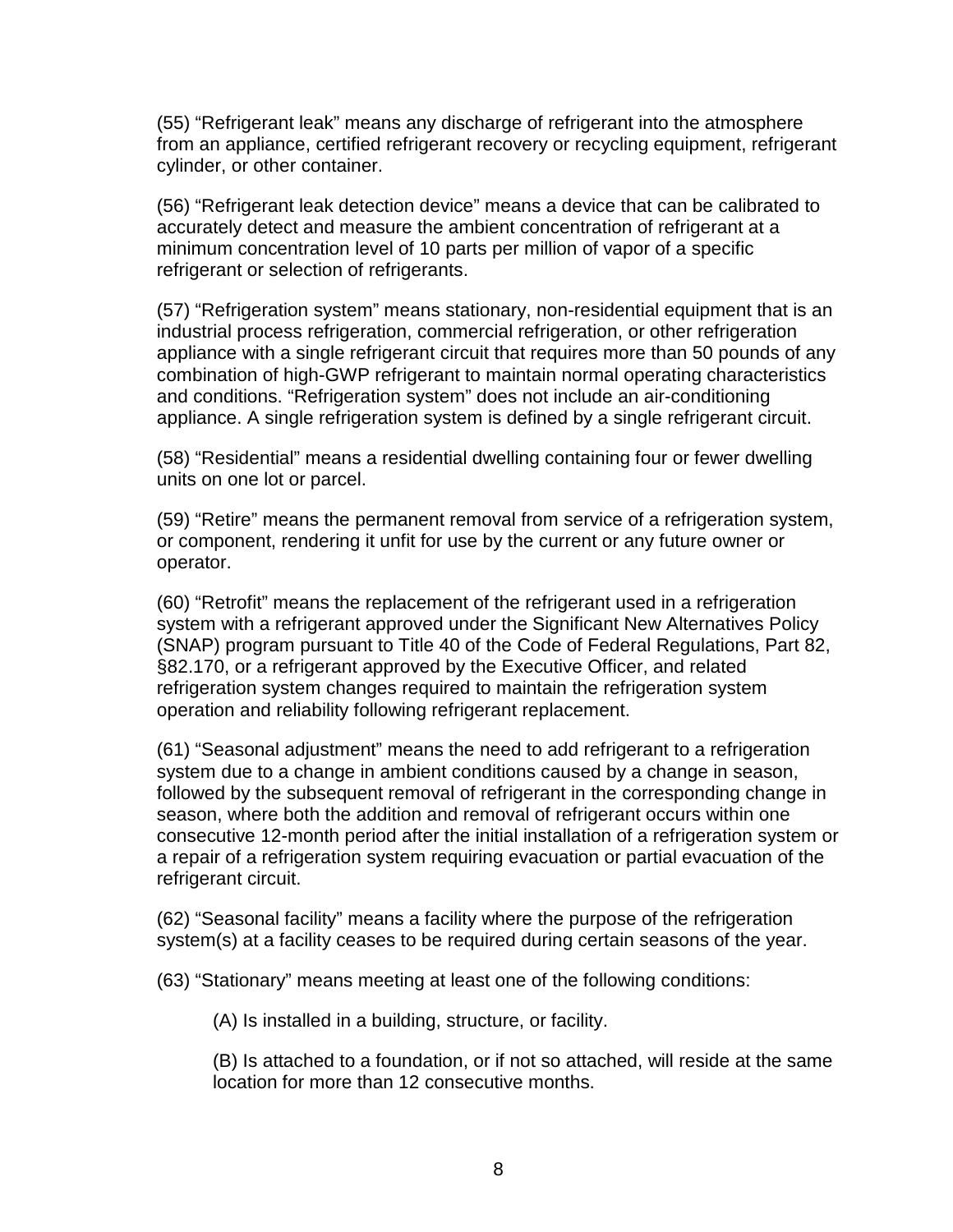(C) Is located at the same single location on a permanent basis (at least two consecutive years) and that operates at that single location at least three months each year.

(64) "System identification number" means a unique identification number for each refrigeration system at a facility. The system identification number is comprised of the facility identification number followed by a hyphen, followed by a three digit number starting at 001 sequentially assigned to each unique refrigeration system at a facility. For example, if a facility has a facility identification number of ARB000001, then the system identification number for the first refrigeration system would be ARB000001-001.

(65) "System mothballing" means the intentional shutting down of a refrigeration system for a period of time greater than 60 days by the owners or operators of that facility, where the refrigerant has been evacuated from the refrigeration system or the affected component of the refrigeration system, at least to atmospheric pressure.

(66) "Tactical support equipment" means equipment that meets military specifications, owned by the U.S. Department of Defense, the U.S. military services, or its allies, and used in combat, combat support, combat service support, tactical or relief operations, or training for such operations.

(67) "Temperature classification" means low temperature refrigeration system, medium temperature refrigeration system, or other.

(68) "Topping off" means adding refrigerant to a refrigeration system or appliance in order to bring the system to a full charge.

(69) Total Evaporator Cooling Load" means the total cooling in British thermal units (Btus) per hour required to maintain a facility's refrigeration systems at the temperature for which they are designed. The total cooling for the evaporator cooling load does not include the cooling load of a facility's heating, ventilation, and air-conditioning systems, sub-cooling, heat of rejection, or pump heat.

(70) "U.S. EPA" means the United States Environmental Protection Agency.

NOTE: Authority cited: Sections 38501, 38510, 38560, 38562, 38563, 38580, 38597, 39600, 39601, and 41511, Health and Safety Code. Reference: Sections 38501, 38505, 38510, 38560, 38562, 38563, 38580, 38597, 39600, 39601, and 41511, Health and Safety Code.

#### **§ 95383. Registration Requirements for Facilities with Stationary Refrigeration Systems.**

(a) Refrigeration Systems with a Full Charge Greater Than or Equal to 2,000 Pounds. On or before March 1, 2012, the owner or operator of a facility with a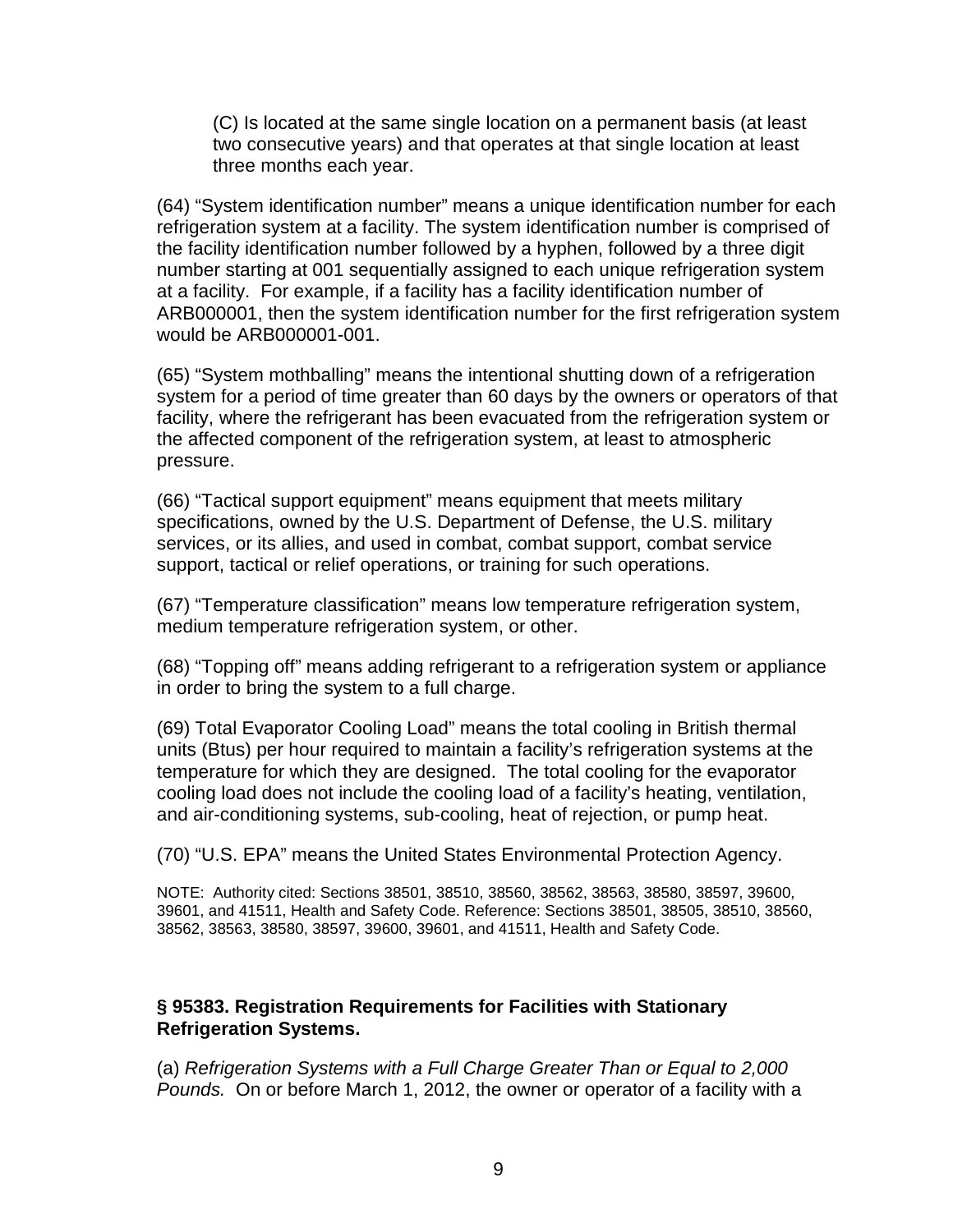refrigeration system that begins operation before January 1, 2012, with a full charge greater than or equal to 2,000 pounds of a high-GWP refrigerant, must register with the Executive Officer by providing the information specified in subsection (e). The owner or operator of a facility with a refrigeration system that begins operation on or after January 1, 2012, with a full charge greater than or equal to 2,000 pounds of a high-GWP refrigerant, must register with the Executive Officer by March 1 of the calendar year after the calendar year in which the refrigeration system begins operating at the facility.

(b) Refrigeration Systems with a Full Charge Greater Than or Equal to 200 Pounds, but Less Than 2,000 Pounds. On or before March 1, 2014, the owner or operator of a facility with a refrigeration system that begins operation before January 1, 2014, with a full charge greater than or equal to 200 pounds, but less than 2,000 pounds, of a high-GWP refrigerant must register with the Executive Officer by providing the information specified in subsection (e). The owner or operator of a facility with a refrigeration system that begins operation on or after January 1, 2014, with a full charge greater than or equal to 200 pounds, but less than 2,000 pounds, of a high-GWP refrigerant must register with the Executive Officer by March 1 of the calendar year after the calendar year in which the refrigeration system begins operating at the facility.

(c) Refrigeration Systems with a Full Charge Greater Than 50 Pounds, but Less Than 200 Pounds. On or before March 1, 2016, the owner or operator of a facility with a refrigeration system that begins operation before January 1, 2016, with a full charge greater than 50 pounds, but less than 200 pounds, of a high-GWP refrigerant, must register with the Executive Officer by providing the information specified in subsection (e). The owner or operator of a facility with a refrigeration system that begins operation on or after January 1, 2016, with a full charge greater than 50 pounds, but less than 200 pounds, of a high-GWP refrigerant must register with the Executive Officer by March 1 of the calendar year after the calendar year in which the refrigeration system begins operating at the facility.

(d) New Owners of Facilities. If there is a change of ownership of a facility that has been registered pursuant to this section, the new owner or operator, by March 1 of the calendar year after the change of ownership has occurred, must register with the Executive Officer by providing the information specified in subsection (e).

(e) Registration Information Requirements. To register, the owner or operator must provide the following information to the Executive Officer:

(1) Facility information:

(A) Name of operator.

(B) Operator Federal Tax Identification Number.

(C) Facility North American Industry Classification System (NAICS) Business Type Code based on the 2007 NAICS United States structure.

(D) Facility Standard Industrial Classification (SIC) code.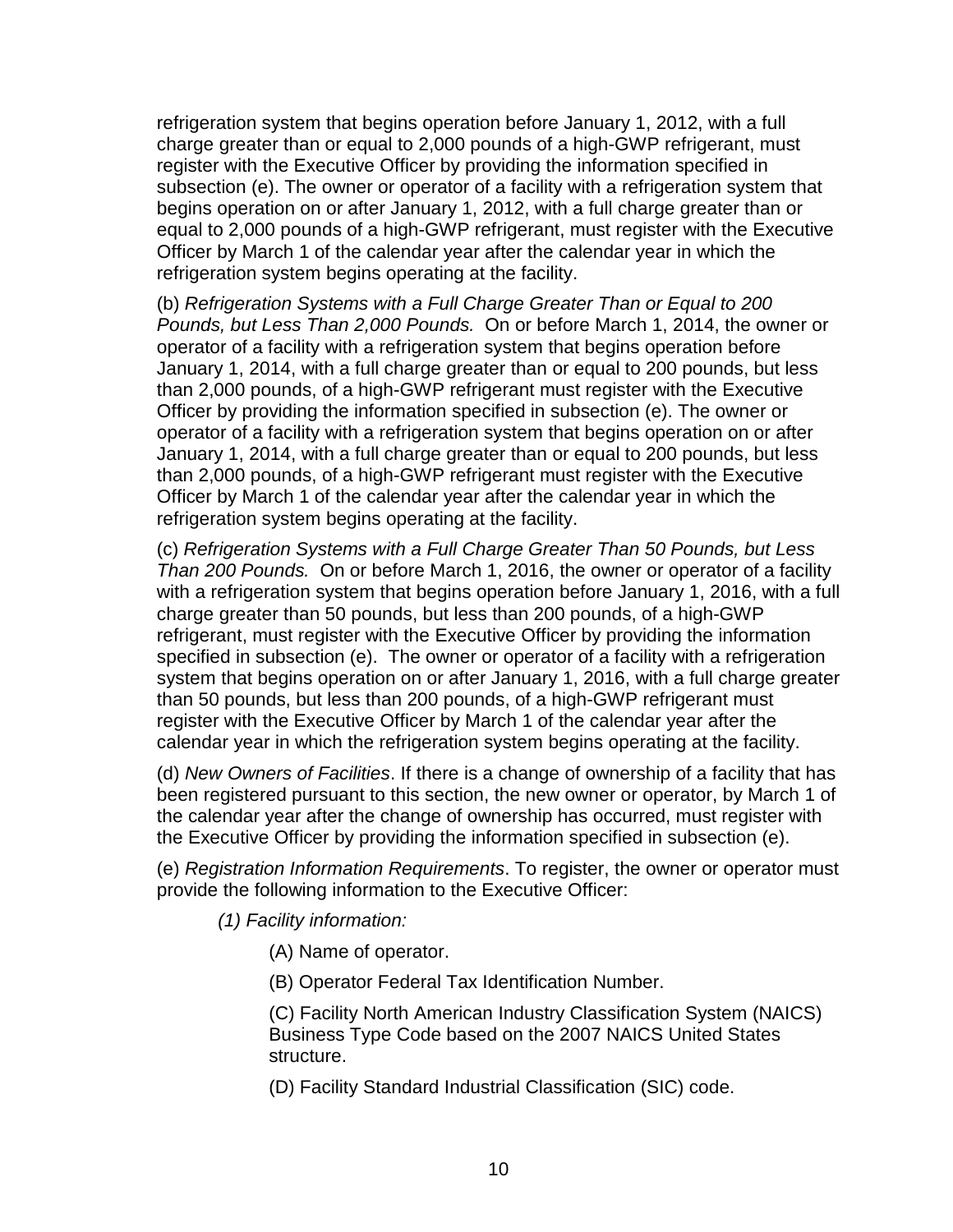(E) Name of facility, including a facility identifier such as store number.

(F) Facility mailing address including a street address, city, state, and zip code.

(G) Facility physical location address including a street address, city, state, and zip code.

(H) Facility contact person.

(I) Facility contact person phone number.

(J) Facility contact person e-mail address.

(2) Refrigeration system information – provided for each refrigeration system:

(A) System identification number (assigned by the facility owner or operator).

(B) Equipment type.

(C) Equipment manufacturer.

(D) Equipment model or description.

(E) Equipment model year.

(F) Equipment serial number. The serial number(s) of the affected equipment or component must be recorded when present and accessible. When the affected equipment or component is part of an assembly without a serial number or does not have an individual serial number or is not accessible after assembly, the physical location of the affected equipment must be recorded in enough detail to permit positive identification.

(G) Physical location of a refrigeration system through schematic or floor plan with equipment locations clearly noted.

(H) Temperature classification – The refrigeration system must be identified as a low temperature system, a medium temperature system, or other.

(I) Full charge of the refrigeration system.

(J) Type of high-GWP refrigerant(s) used.

(f) Change of Ownership Requirements. Before any change of ownership, a person selling a refrigeration system must insure that it is free of refrigerant leaks through a leak inspection performed by a certified technician. In addition, a person selling a refrigeration system that has been registered pursuant to this section must inform the buyer of the registration requirements specified in this section and must submit a change of ownership notification to the Executive Officer. The change of ownership notification must include the following information:

(1) Seller information: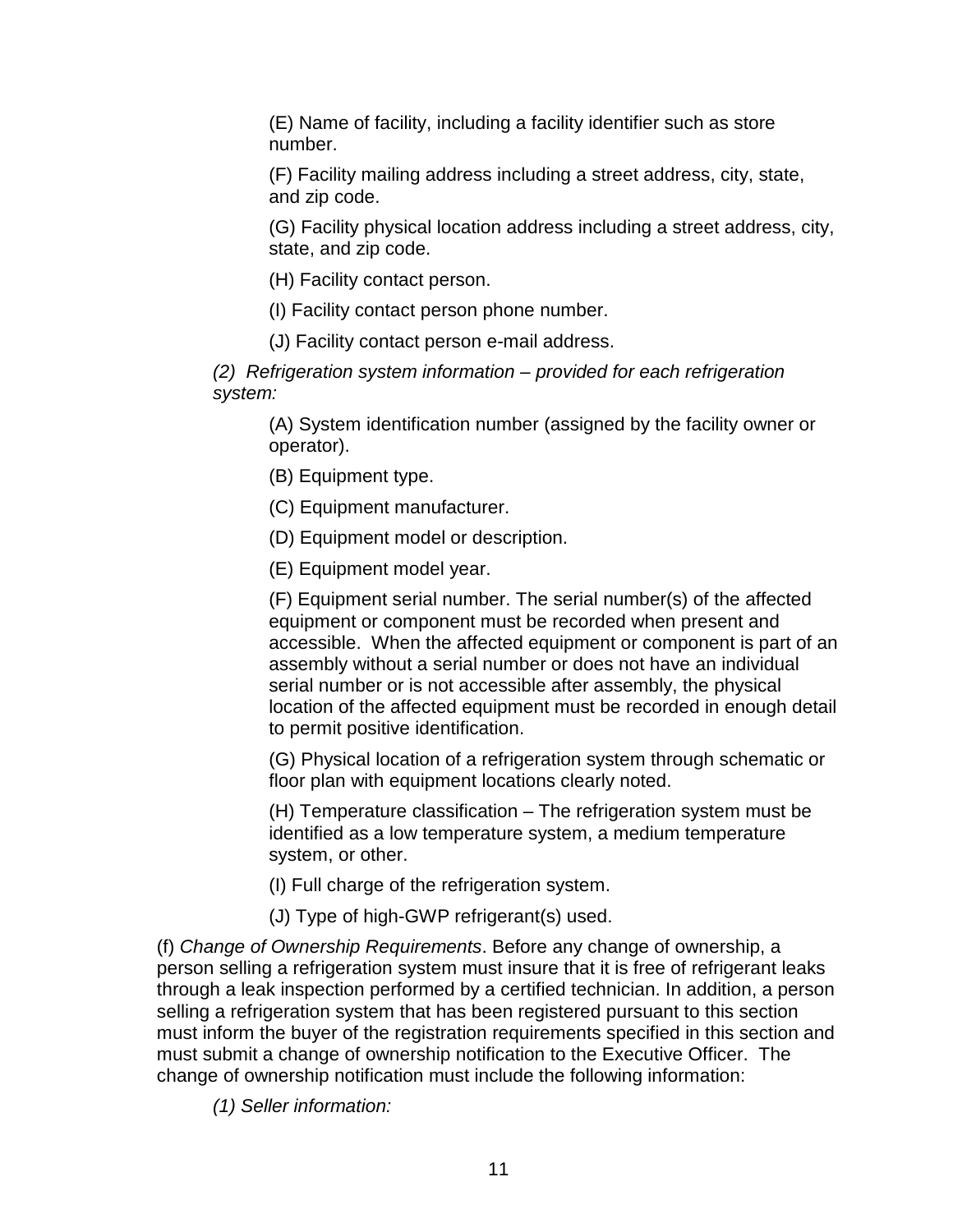(A) Facility identification number.

(B) Name of owner or operator.

(C) Name of facility, including a facility identifier such as store number.

(2) Buyer information:

(A) Name of owner or operator.

(B) Name of facility, including a facility identifier such as store number.

(C) Facility mailing address including a street address, city, state, and zip code.

(D) Facility contact person.

(E) Facility contact person phone number.

(F) Facility contact person e-mail address.

NOTE: Authority cited: Sections 38501, 38510, 38560, 38562, 38563, 38580, 38597, 39600, 39601, and 41511, Health and Safety Code. Reference: Sections 38501, 38505, 38510, 38560, 38562, 38563, 38580, 38597, 39600, 39601, and 41511, Health and Safety Code.

### **§ 95384. Implementation Fees for Facilities with Stationary Refrigeration Systems.**

(a) Initial Implementation Fee Upon Registration. An implementation fee must be paid by each owner or operator of a facility with a refrigeration system with a full charge greater than or equal to 200 pounds of a high-GWP refrigerant. The fee is due and payable to the Executive Officer on the same date that the owner or operator is required to register pursuant to section 95383. The amount of the fee is specified in subsection (c).

(b) Annual Implementation Fee. An annual implementation fee must be paid by each owner or operator of a facility with a refrigerator system with a full charge greater than or equal to 200 pounds of a high-GWP refrigerant. The annual fee is due and payable to the Executive Officer no later than March 1 of each calendar year after the calendar year in which registration is required under section 95383. The amount of the implementation fee is specified in subsection (c).

(c) Amount of Implementation Fee. The amount of the initial and annual implementation fee is based on the refrigeration system with the largest full charge that is operating at the facility, and is as follows:

(1) The initial and annual implementation fee for a facility with a refrigeration system with a full charge of 2,000 pounds or greater is \$370.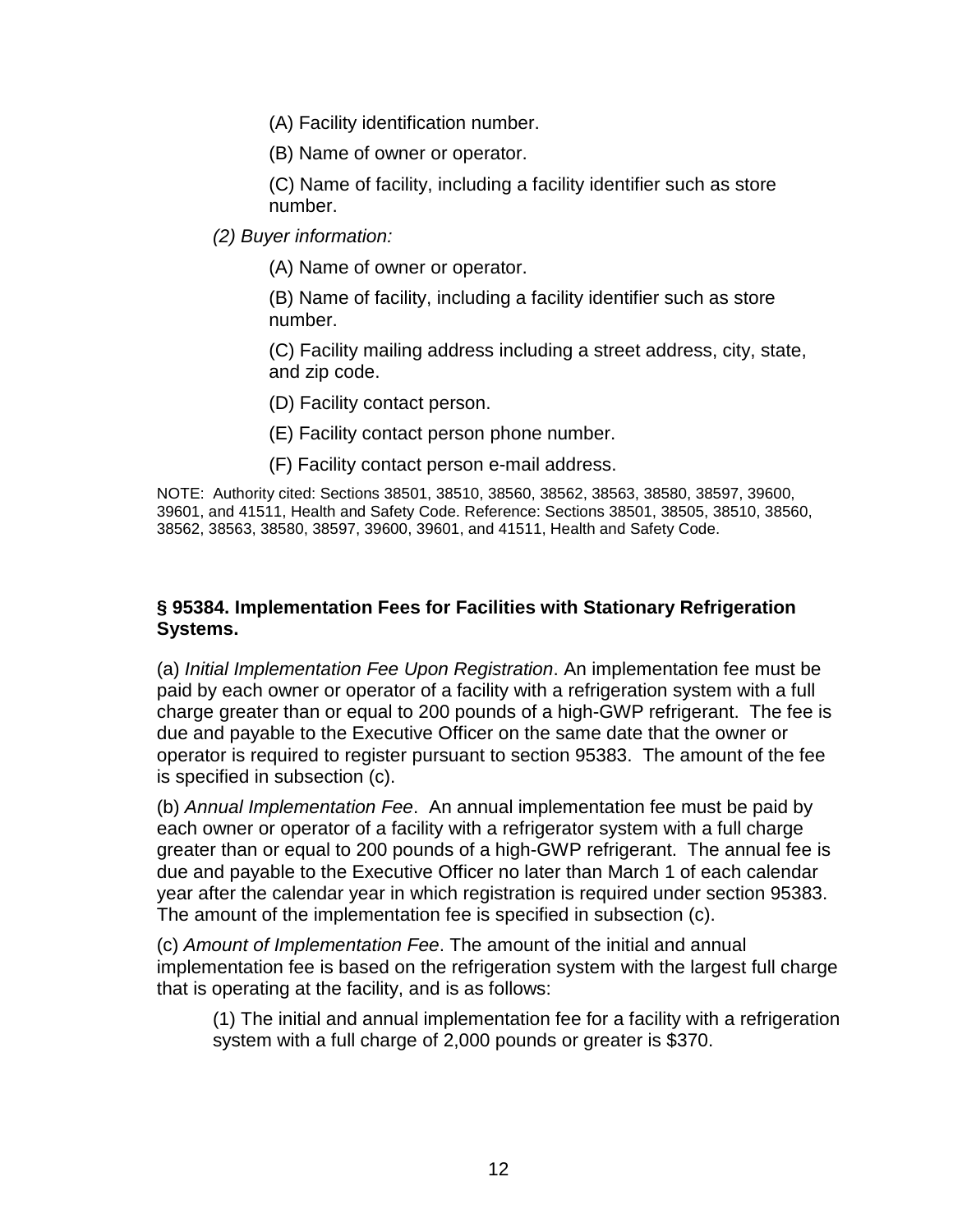(2) The initial and annual implementation fee for a facility with a refrigeration system with a full charge of 200 pounds or greater, but less than 2,000 pounds is, \$170.

(d) Facilities Exempt from Paying Fees. Notwithstanding subsections (a), (b), (c), and (f) of this section, the owner or operator is not required to pay the initial or annual implementation fee for any calendar year if during the previous calendar year all of the refrigeration systems at the facility have been maintained using the following advanced strategies and practices to reduce refrigerant charges and emissions of ozone-depleting substances and greenhouse gases.

(1) If the facility is not a newly constructed facility, all of the following criteria must be met:

(A) The facility must use only refrigerants with zero ozone-depleting potential; and

(B) The facility must use only refrigerants found acceptable by the U.S. EPA Significant New Alternatives Policy (SNAP) program pursuant to Title 40 of the Code of Federal Regulations, Part 82, §82.170 for the specific end use; and

(C) The facility must achieve an average HFC full charge equal to or less than 1.25 lbs. of refrigerant per 1000 Btu per hour total evaporator cooling load; and

(D) The facility must achieve a facility-wide annual refrigerant leak rate, as defined in Title 40 of the Code of Federal Regulations, Part 82, §82.152 (as amended April 13, 2005), of 10% or less; and

(E) The owner or operator must swear under penalty of perjury that the criteria specified in subsection (d)(1) have been met.

(2) If the facility is a newly constructed facility, all of the following criteria must be met:

(A) The facility must use only refrigerants with zero ozone-depleting potential; and

(B) The facility must use only refrigerants found acceptable by the U.S. EPA Significant New Alternatives Policy (SNAP) program pursuant to Title 40 of the Code of Federal Regulations, Part 82, §82.170 for the specific end use; and

(C) The facility must achieve an average HFC full charge equal to or less than 1.25 lbs. of refrigerant per 1000 Btu per hour total evaporator cooling load; and

(D) The owner or operator must swear under penalty of perjury that the criteria specified in subsection (d)(2) have been met.

(e) Upon request by an authorized representative of the Executive Officer including a local Air Pollution Control Officer, the owner or operator claiming that the facility meets the criteria of subsection (d) must provide documentation to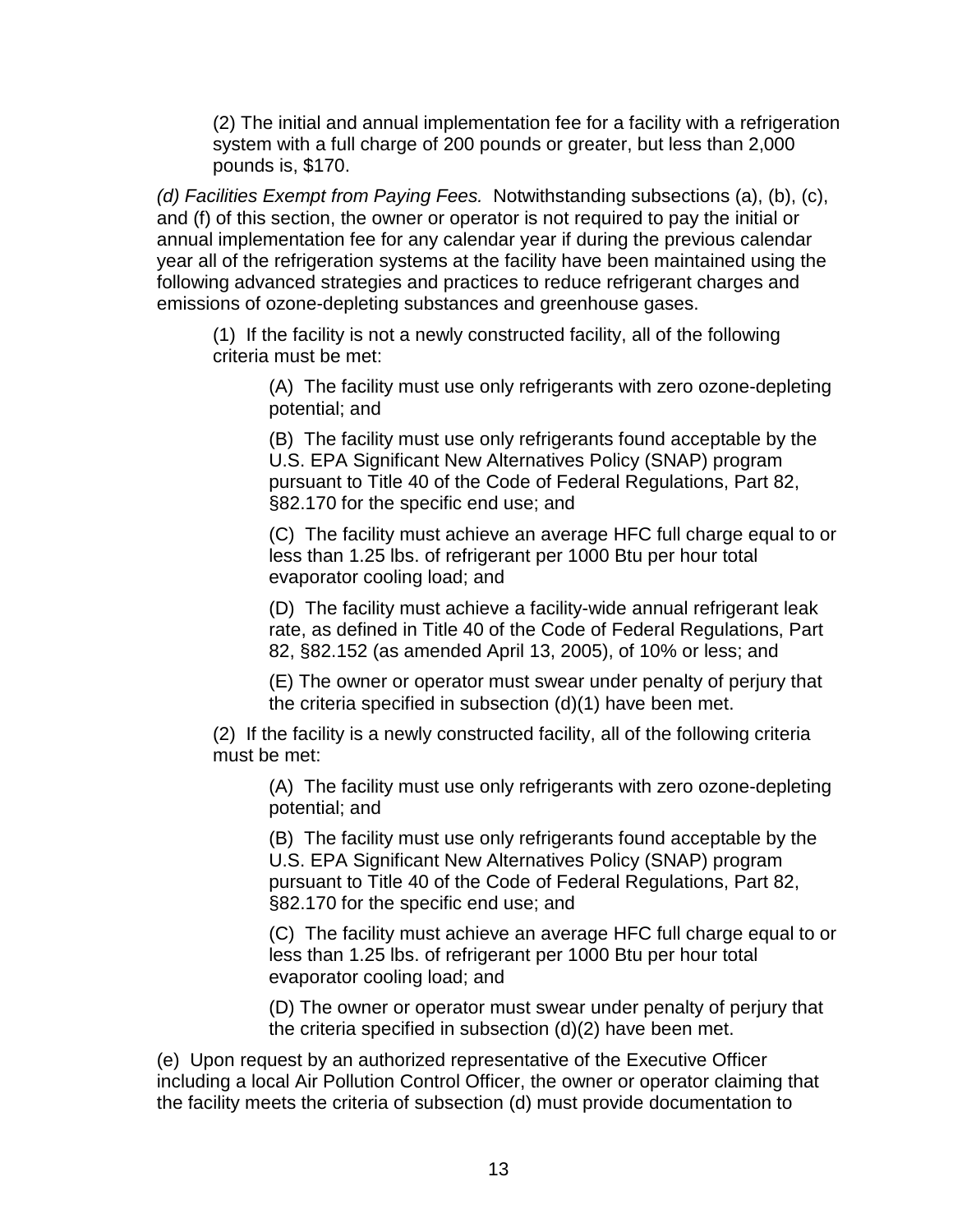demonstrate that the criteria are met, and must provide a written statement as provided in subsection (d)(1)(E) or (d)(2)(D).

(f) Summary of Requirements to Pay Implementation Fees. The following table summarizes the requirements of section 95384 to pay implementation fees.

|                                                                                                                                                                                    | <b>Initial Implementation</b><br><b>Fee Upon Registration</b>                                                                                                                  | <b>Annual Implementation</b><br>Fee                                                                                                                           |
|------------------------------------------------------------------------------------------------------------------------------------------------------------------------------------|--------------------------------------------------------------------------------------------------------------------------------------------------------------------------------|---------------------------------------------------------------------------------------------------------------------------------------------------------------|
| Facilities with a<br>refrigeration system that<br>begin operation before<br>January 1, 2012 with a full<br>charge of 2,000 pounds or<br>greater.                                   | Amount: \$370<br>Due Date: The owner or<br>operator must register<br>and pay the fee by<br>March 1, 2012.                                                                      | Amount: \$370<br>Due Date: Fee is due by<br>March 1, 2013, and each<br>year thereafter.                                                                       |
| Facilities with a<br>refrigeration system that<br>begin operation on or after<br>January 1, 2012 with a full<br>charge of 2,000 pounds or<br>greater.                              | Amount: \$370<br>Due Date: The owner or<br>operator must register<br>and pay the fee by March<br>1 of the calendar year<br>after the refrigeration<br>system begins operating. | Amount: \$370<br>Due Date: By March 1 of<br>the calendar year after the<br>refrigeration system is<br>required to be registered,<br>and each year thereafter. |
| Facilities with a<br>refrigeration system that<br>begin operation before<br>January 1, 2014 with a full<br>charge of 200 pounds or<br>greater, but less than 2,000<br>pounds.      | Amount: \$170<br>Due Date: The owner or<br>operator must register<br>and pay the fee by<br>March 1, 2014.                                                                      | Amount: \$170<br>Due Date: Fee is due by<br>March 1, 2015, and each<br>year thereafter.                                                                       |
| Facilities with a<br>refrigeration system that<br>begin operation on or after<br>January 1, 2014 with a full<br>charge of 200 pounds or<br>greater, but less than 2,000<br>pounds. | Amount: \$170<br>Due Date: The owner or<br>operator must register<br>and pay the fee by March<br>1 of the calendar year<br>after the refrigeration<br>system begins operating. | Amount: \$170<br>Due Date: By March 1 of<br>the calendar year after the<br>refrigeration system is<br>required to be registered,<br>and each year thereafter. |

(g) Fees collected pursuant to this section shall be deposited into the California Air Pollution Control Fund.

NOTE: Authority cited: Sections 38501, 38510, 38560, 38562, 38563, 38580, 38597, 39600, 39601, and 41511, Health and Safety Code. Reference: Sections 38501, 38505, 38510, 38560, 38562, 38563, 38580, 38597, 39600, 39601, and 41511, Health and Safety Code.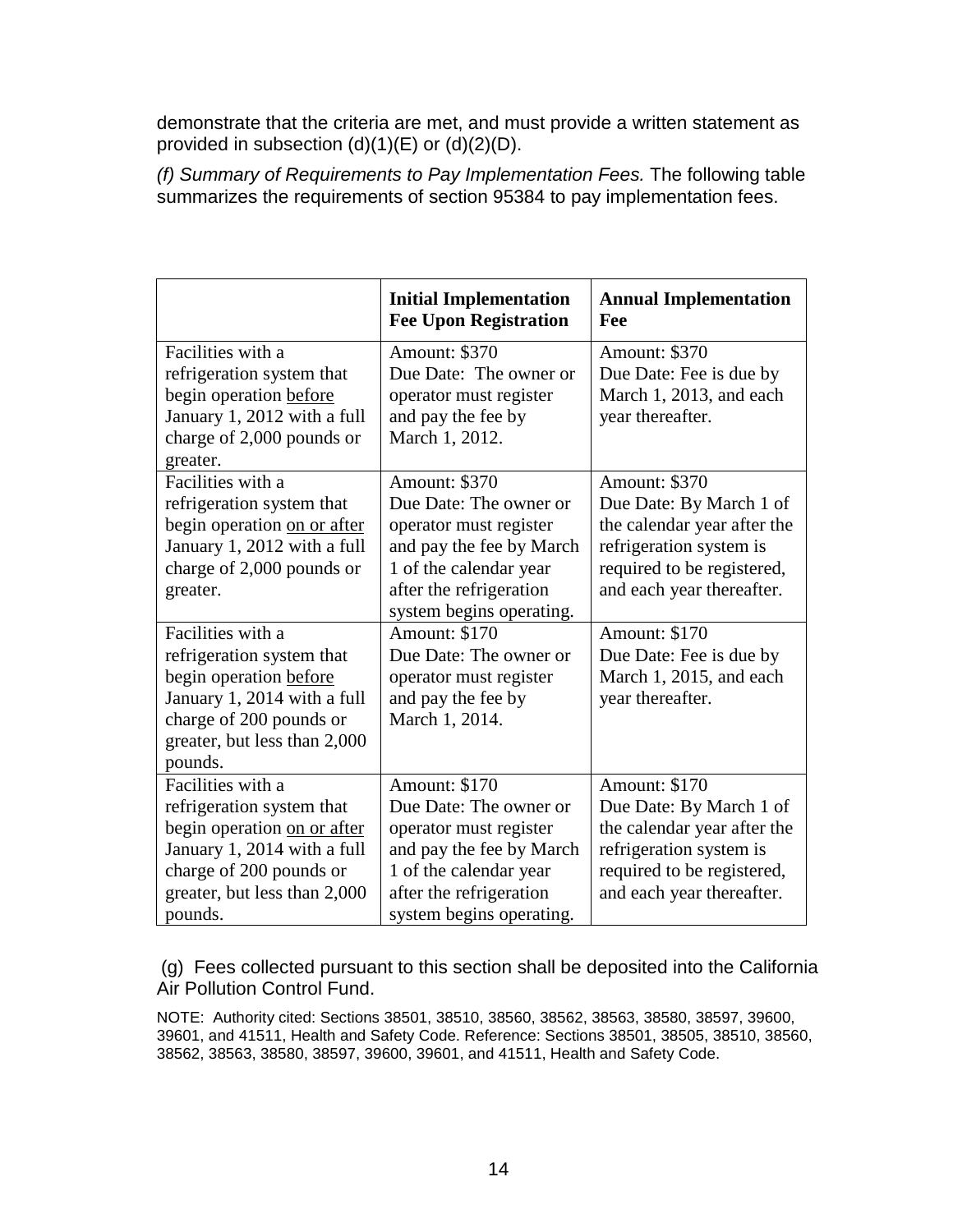#### **§ 95385. Leak Detection and Monitoring Requirements for Facilities with Stationary Refrigeration Systems.**

(a) Refrigeration Systems with a Full Charge Greater Than or Equal to 2,000 Pounds. The owner or operator of a refrigeration system with a full charge greater than or equal to 2,000 pounds of a high-GWP refrigerant must do the following:

> (1) (A) Except as provided in subsection (a)(1)(B), after January 1, 2011, the owner or operator of a refrigeration system that operates year round, or is intended to be operated year round, must conduct a leak inspection of the refrigeration system monthly using a refrigerant leak detection device, a bubble test, or observation of oil residue if:

1. The refrigerant circuit is located entirely within an enclosed building or structure, or

2. The compressor, evaporator, condenser, or any other component of the refrigeration system(s) with a high potential for a refrigerant leak is located inside an enclosed building or structure.

(B) A monthly leak inspection of the refrigeration system is not required pursuant to subsection (a)(1)(A) if an automatic leak detection system meeting the specifications provided in subsections 95385(a)(5) or 95385(a)(6) is used to monitor the refrigeration system.

(2) By January 1, 2012, the owner or operator of a refrigeration system, that operates year round, or is intended to be operated year-round, must install an automatic leak detection system if:

(A) The refrigerant circuit is located entirely within an enclosed building or structure, or

(B) The compressor, evaporator, condenser, or any other component of the refrigeration system(s) with a high potential for a refrigerant leak is located inside an enclosed building or structure.

(3) After January 1, 2011, the owner or operator of a refrigeration system that does not operate with the refrigerant circuit located entirely within an enclosed building or structure must conduct a leak inspection once every three months using a calibrated refrigerant leak detection device, a bubble test, or observation of oil residue of all refrigerant circuit components that are not located within an enclosed building or structure or that are not monitored using an automatic leak detection system meeting the specifications provided in subsections 95385(a)(5) or 95385(a)(6).

(4) If a facility has installed an automatic leak detection system which directly detects the presence in air of a high-GWP refrigerant, sensors or intakes must be placed so that they will continuously monitor the refrigerant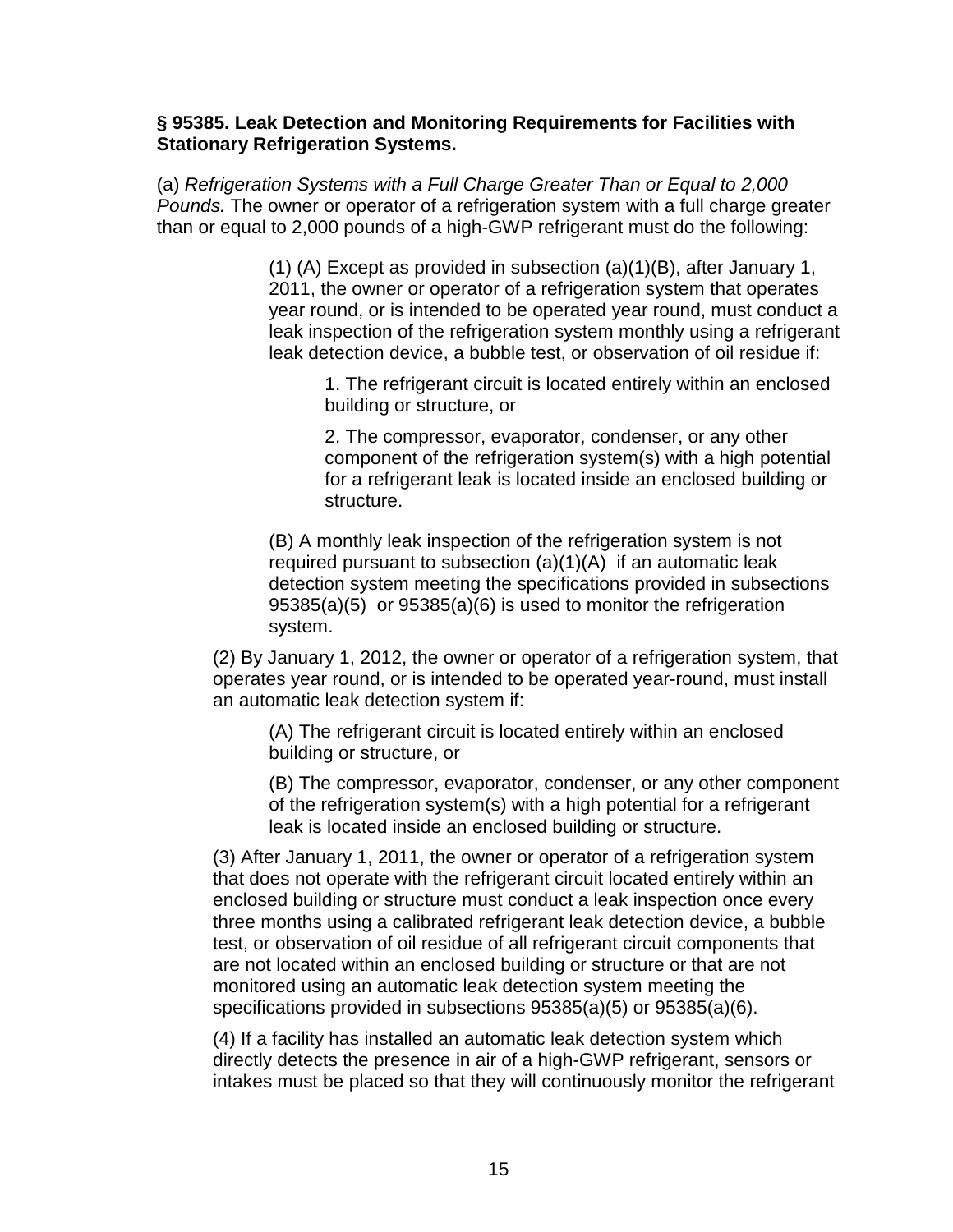concentrations in air in proximity of the compressor, evaporator, condenser, and other areas with a high potential for a refrigerant leak.

(5) If a facility has installed an automatic leak detection system which detects the presence in air of a high-GWP refrigerant, the owner or operator must annually audit and calibrate the system using manufacturer recommended procedures, so that it:

(A) Accurately detects a concentration level of 10 parts per million of vapor of the specific refrigerant or refrigerants used in the refrigeration system(s), and

(B) Alerts the operator when a refrigerant concentration of 100 parts per million of vapor of the specific refrigerant or refrigerants used in the refrigeration system(s) is reached.

(6) If a facility has installed an automatic leak detection system that automatically interprets measurements to indicate a refrigerant leak, the owner or operator must annually audit and calibrate the system, so that it will automatically alert the operator when measurements indicate a loss of refrigerant of 50 pounds or 10 percent of the refrigeration system full charge, whichever is less.

(7) If an automatic leak detection system alerts the owner or operator pursuant to subsections 95385(a)(5) or 95385(a)(6), the owner or operator must ensure that a leak inspection is conducted within 24 hours after the system alert. The leak inspections must be conducted using a calibrated refrigerant leak detection device or a bubble test to confirm a refrigerant leak and determine the refrigerant leak location(s).

(b) Refrigeration Systems with a Full Charge Greater Than or Equal to 200 Pounds, but Less Than 2,000 Pounds. After January 1, 2011, the owner or operator of a refrigeration system with a full charge greater than or equal to 200 pounds, but less than 2,000 pounds, of a high-GWP refrigerant, and that is intended to be operated year round, must conduct a leak inspection of the refrigeration system once every three months. The leak inspection must be conducted using a calibrated refrigerant leak detection device, a bubble test, or observation of oil residue. A leak inspection of the refrigeration system is not required pursuant to this subsection (b) if an automatic leak detection system meeting the specifications provided in subsections 95385(a)(5) or 95385(a)(6) is used to monitor the refrigeration system.

(c) Refrigeration Systems with a Full Charge Greater Than 50 Pounds, but Less Than 200 Pounds. After January 1, 2011, the owner or operator of a refrigeration system with a full charge greater than 50, but less than 200 pounds, of a high-GWP refrigerant, and that is intended to be operated year round, must annually conduct a leak inspection of the refrigeration system. The leak inspection must be conducted using a calibrated refrigerant leak detection device, a bubble test, or observation of oil residue. A leak inspection of the refrigeration system is not required pursuant to this subsection (c) if an automatic leak detection system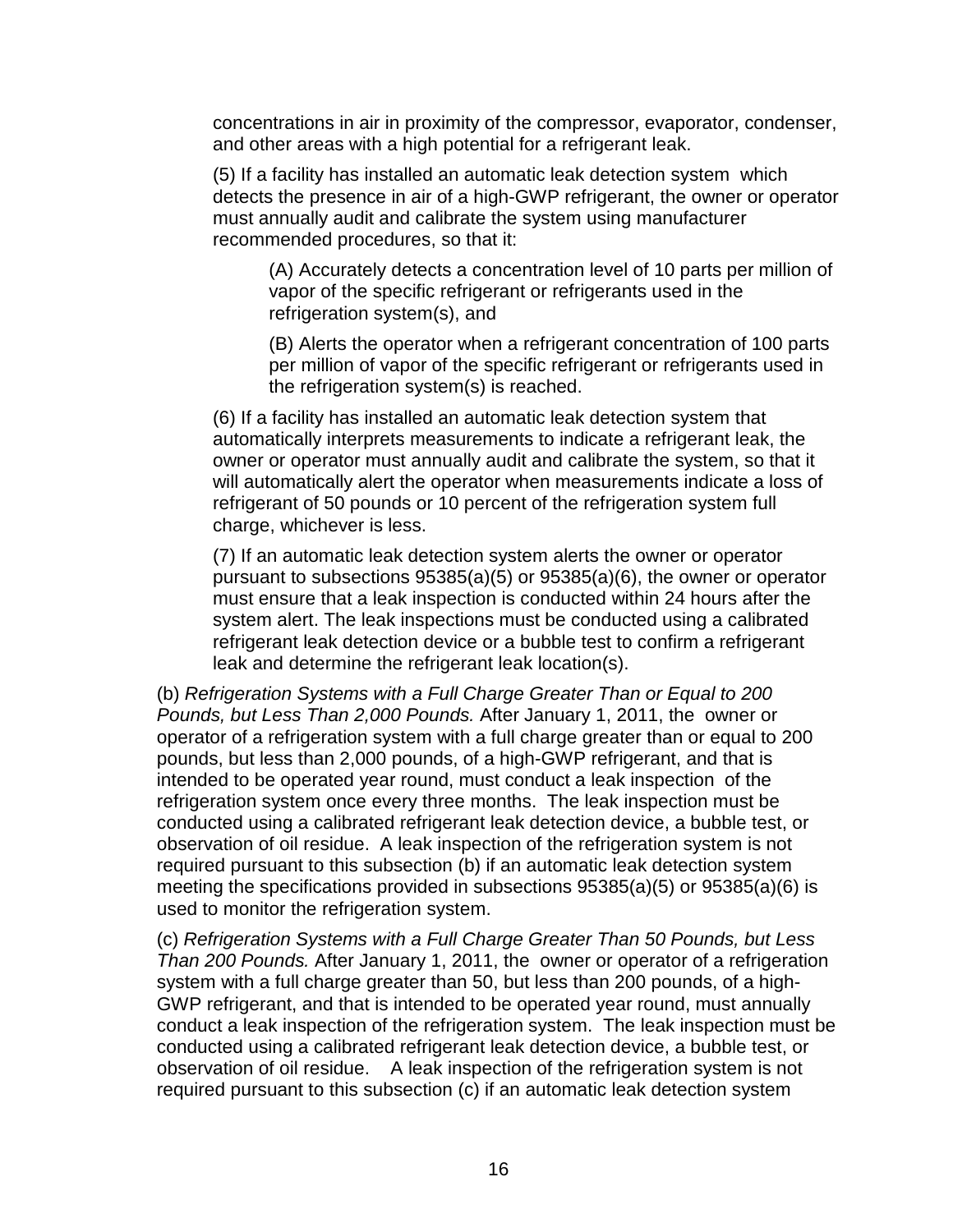meeting the specifications provided in subsections 95385(a)(5) or 95385(a)(6) is used to monitor the refrigeration system.

(d) Requirements That Apply When Additional Refrigerant is Added to All Refrigeration Systems Regulated by this Subarticle. After January 1, 2011, the owner or operator of any refrigeration system with a full charge greater than 50 pounds of a high-GWP refrigerant must conduct a leak inspection each time an additional refrigerant charge equal to or greater than 5 pounds, or one percent of the refrigeration system full charge, whichever amount is greater, is added to a refrigeration system. The leak inspection must be conducted using a calibrated refrigerant leak detection device, a bubble test, or observation of oil residue.

(e) Refrigeration Systems Not Operated Year-Round. The owner or operator of a refrigeration system that does not operate, or is not intended to operate, yearround must conduct a leak inspection within 30 days after starting each operation of the refrigeration system, and once every three months thereafter until the refrigeration system is shut down. The leak inspection must be conducted using a calibrated refrigerant leak detection device, a bubble test, or observation of oil residue. A leak inspection is not required after starting operation if there has been a leak inspection of the refrigeration system conducted within the preceding 90 days.

(f) Alternative Test Methods. The leak inspections required by this section may be conducted using alternative test methods that are demonstrated to the written satisfaction of the Executive Officer to be equally or more accurate than using a calibrated refrigerant leak detection device or bubble test.

(g) Leak Inspection Requirements if Oil Residue is Observed. If during a required leak inspection or at any time oil residue is observed indicating a refrigerant leak, a leak inspection must be conducted using a calibrated refrigerant leak detection device or bubble test to confirm a refrigerant leak.

NOTE: Authority cited: Sections 38501, 38510, 38560, 38562, 38563, 38580, 38597, 39600, 39601, and 41511, Health and Safety Code. Reference: Sections 38501, 38505, 38510, 38560, 38562, 38563, 38580, 38597, 39600, 39601, and 41511, Health and Safety Code.

## **§ 95386. Leak Repair Requirements for Facilities with Stationary Refrigeration Systems.**

(a) Leak Repair Requirements. After January 1, 2011, the owner or operator of a refrigeration system must ensure that all detected refrigerant leaks are repaired as provided in this section, and must maintain records pursuant to section 95389 of all refrigerant leak repairs.

(b) Refrigerant Leak Repair 14-Day Requirement. A refrigerant leak must be repaired by a certified technician within 14 days of its detection, except in situations when a longer time period is allowed under subsections (c), (d), or (i) of this section.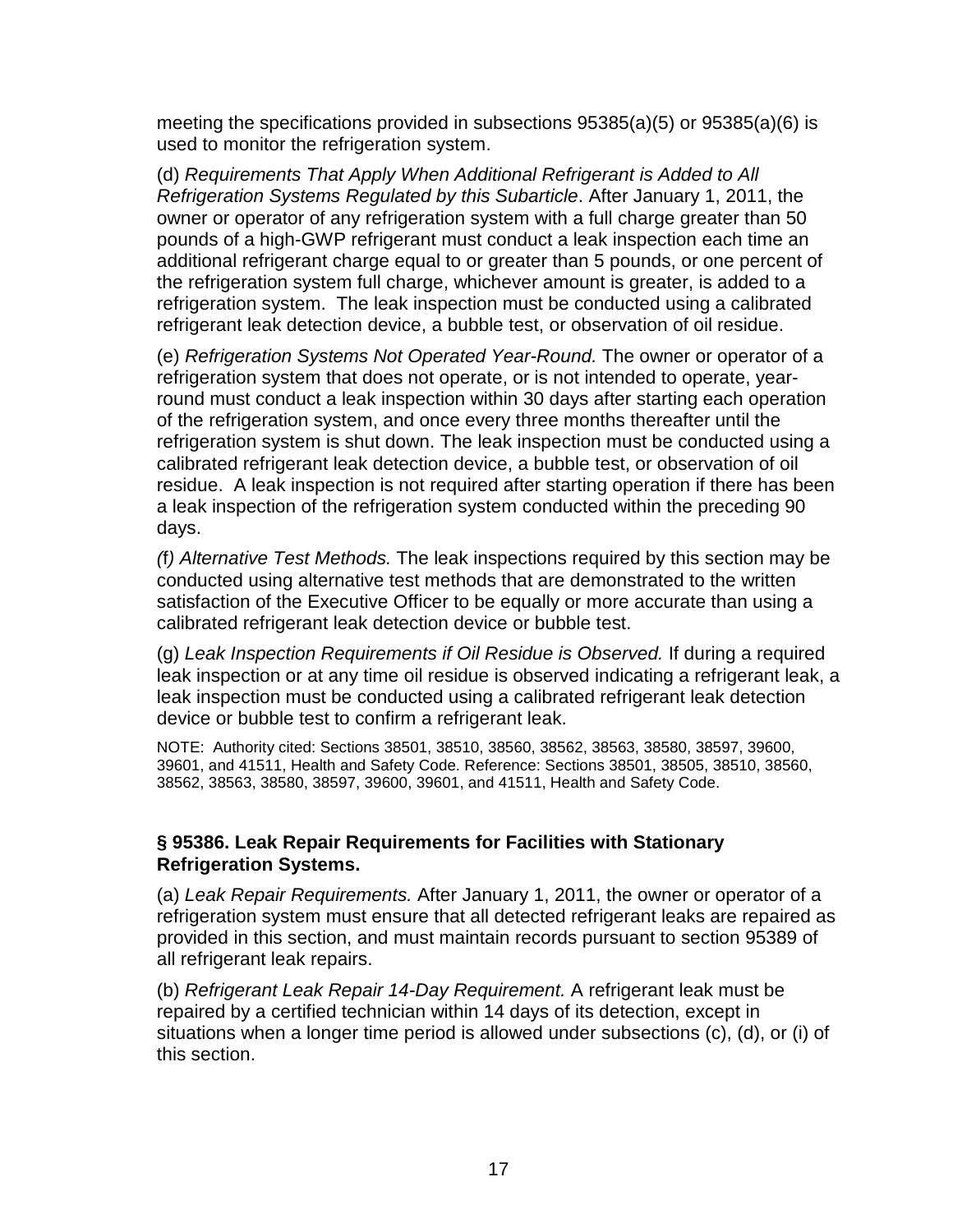(c) Refrigerant Leak Repair 45-Day Allowance. The owner or operator of a refrigeration system has 45 days to repair a refrigerant leak or replace a leaking component(s) if one or more of the following conditions apply:

(1) A certified technician is not available to complete the repair or replace the component(s). A written record(s) must be kept pursuant to section 95389 to document that no certified technician was available within 14 days of the initial leak detection.

(2) The parts necessary to repair a refrigerant leak are unavailable, and the owner or operator obtains a written statement from the refrigeration system or component manufacturer or distributor stating that the parts are unavailable. A written record(s) must be kept pursuant to section 95389 to document that the necessary parts were not available within 14 days of the initial leak detection.

(3) The refrigerant leak repair requires an industrial process shutdown that results in a process temporarily ceasing to manufacture the intermediate or final product that is produced when the industrial process refrigeration appliance is in operation.

(d) Refrigerant Leak Repair 120-Day Allowance. The owner or operator of a refrigeration system has 120 days to repair a refrigerant leak or replace a leaking component(s) if all of the following conditions apply:

(1) The facility owner or operator is an entity subject to Mandatory Greenhouse Gas Emissions Reporting requirements pursuant to section 95101 of Title 17, California Code of Regulations; and

(2) The refrigeration system is an industrial process refrigeration appliance; and

(3) The refrigerant leak repair requires an industrial process shutdown that results in a process temporarily ceasing to manufacture the intermediate or final product that is produced when the industrial process refrigeration appliance is in operation; and

(4) Written records are maintained as provided in section 95389 to document that all the conditions required under this subsection are met.

(e) Initial Verification Test. An initial verification test must be conducted upon completion of refrigerant leak repairs.

(f) Follow-up Verification Test. After the initial verification test has been conducted, a follow-up verification test must be conducted on the complete refrigeration system. If the refrigeration system was evacuated during the refrigerant leak repair, the follow-up verification test must be conducted when the system is operating at normal operating characteristics and conditions. If the refrigeration system was not evacuated during the refrigerant leak repair, the follow-up verification test requirement of this subsection is satisfied once required changes are made to return the refrigeration system to normal operating characteristics and conditions.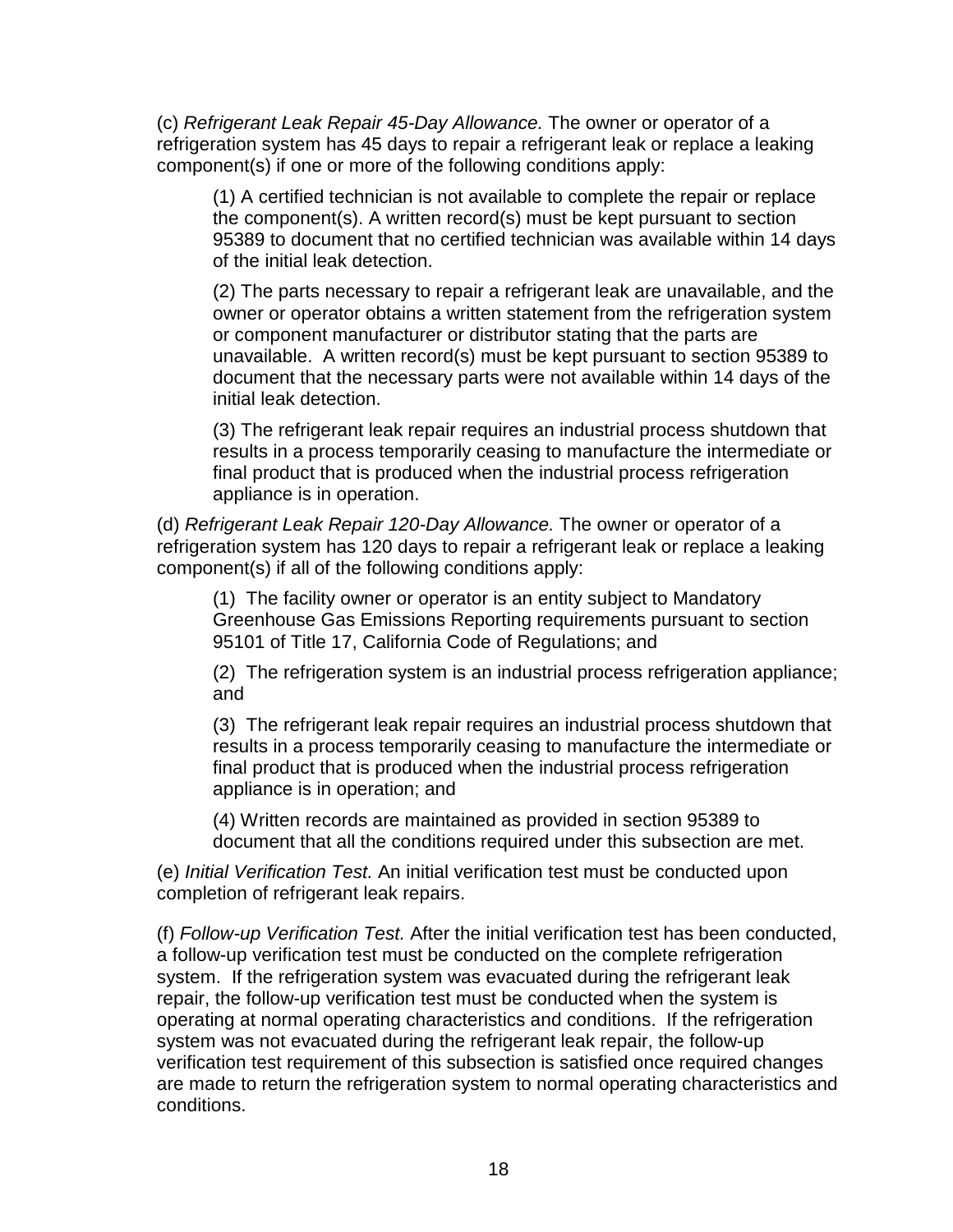### (g) Refrigerant Leak Repair Requirements After An Unsuccessful Verification Test.

(1) If either an initial verification test or follow-up verification test indicate that a refrigerant leak is still occurring within the refrigeration system, the owner or operator must ensure repair of the refrigerant leak through a subsequent repair attempt(s) of the refrigerant leak within the time required for refrigerant leak repair by subsections (b), (c), or (d), or prepare a retrofit or retirement plan pursuant to section 95387.

(2) If a follow-up verification test pursuant to subsection 95386(f) indicates that a refrigerant leak has not been successfully repaired within the 14 days allowed for a refrigerant leak repair under subsection (b), and the owner or operator does not have an approved exemption pursuant to section 95397, then the owner or operator must either successfully repair the refrigerant leak within 45 days of the initial refrigerant leak detection or must prepare a retrofit or retirement plan pursuant to section 95387 within 60 days of the initial refrigerant leak detection.

(3) If a follow-up verification test pursuant to subsection 95386(f) indicates that a refrigerant leak has not been successfully repaired within the 45 days allowed for a refrigerant leak repair under subsection (c), and the owner or operator does not have an approved exemption pursuant to section 95397, the owner or operator must prepare a retrofit or retirement plan pursuant to section 95387 within 60 days of the initial refrigerant leak detection.

(4) If a follow-up verification test pursuant to subsection 95386(f) indicates that a refrigerant leak has not been successfully repaired within the 120 days allowed for a refrigerant leak repair under subsections (d), and the owner or operator does not have an approved exemption pursuant to section 95397, the owner or operator must prepare a retrofit or retirement plan pursuant to section 95387 within 135 days of the initial refrigerant leak detection.

(h) Refrigerant Leak Repair Contractors License Requirement.

(1) Except as provided below in subsection( $h$ )(2), all refrigerant leaks must be repaired by a certified technician holding a current and active California contractors license in the C38 - Refrigeration Contractor licensing classification, or by an employee of a contractor with these qualifications. If the refrigeration system requiring service is also used in an air-conditioning application, it is acceptable for the refrigerant leak to be repaired by a certified technician holding a current and active California contractors license in the C20 - Warm-Air Heating, Ventilating and Air-Conditioning Contractor licensing classification, or by an employee of a contractor with these qualifications.

(2) A current and active California contractors license is not required if:

(A) the refrigeration system service or refrigerant leak repair is performed by the facility owner or operator or its employees with wages as sole compensation, or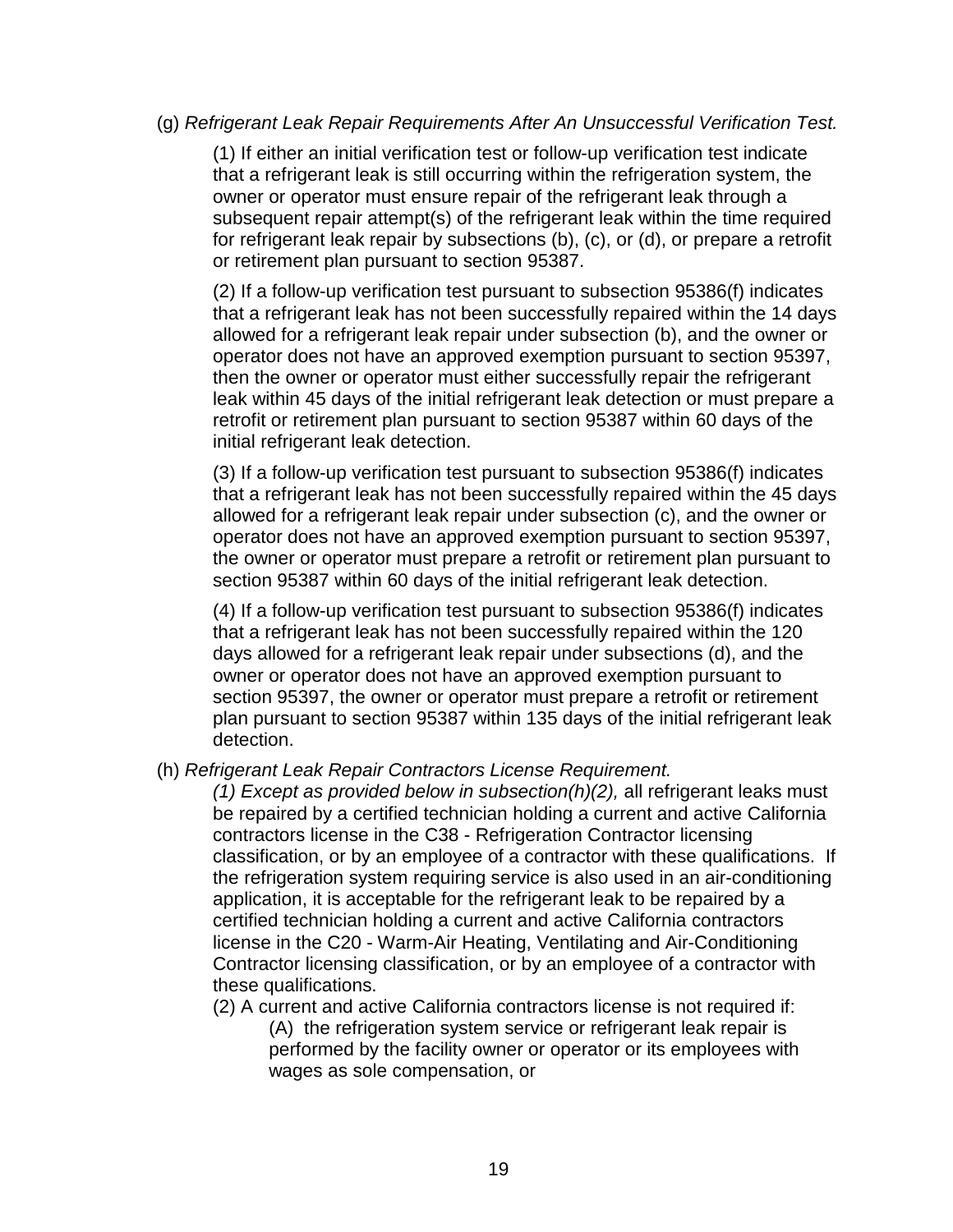(B) the refrigeration system service or refrigerant leak repair is performed by the facility owner or operator through one undertaking or by one or more contracts, and the aggregate contract price for labor, materials, and all other items is less than five hundred dollars (\$500), or

(C) the refrigeration system service or refrigerant leak repair is performed pursuant to a contract entered into before January 1, 2011, by any political subdivision of the United States government or the State of California, or by any incorporated town, city, county, irrigation district, reclamation district, or other municipal or political corporation.

(i) Refrigerant Leak Repair Requirements During System Mothballing. The leak repair requirements of this section shall not apply during the time that a refrigeration system is undergoing or is in system mothballing. The leak repair requirements of this section shall resume on the day that the refrigeration system resumes operation at a facility.

(j) Refrigerant Leak Repair Requirements Exemption. If the owner or operator of a refrigeration system has received an exemption from the Executive Officer pursuant to section 95397, a refrigerant leak repair is not required during the time period the exemption is in effect. If the owner or operator of a refrigeration system has submitted a request for an exemption pursuant to section 95397, a refrigerant leak repair is not required until a final exemption determination is made by the Executive Officer. A written record(s) must be kept pursuant to section 95389 to document that the owner or the operator has requested or received an exemption.

NOTE: Authority cited: Sections 38501, 38510, 38560, 38562, 38563, 38580, 38597, 39600, 39601, and 41511, Health and Safety Code. Reference: Sections 38501, 38505, 38510, 38560, 38562, 38563, 38580, 38597, 39600, 39601, and 41511, Health and Safety Code.

#### **§ 95387. Requirements to Prepare Retrofit or Retirement Plans for Facilities with Leaking Stationary Refrigeration Systems.**

(a) Retrofit or Retirement Plan Requirements.

(1) After January 1, 2011, the owner or operator of a refrigeration system with a refrigerant leak that has not been successfully repaired within the time required for refrigerant leak repair under subsection (b), (c), or (d) of section 95386 must prepare and implement a dated retrofit or retirement plan as provided in section 95386(g). The plan must establish a schedule to retrofit or retire a leaking refrigeration system no later than six months after the initial detection of the refrigerant leak, and all work must be completed during this six-month period.

(2) The retrofit or retirement plan must be kept at the site of the refrigeration system with a refrigerant leak. If a refrigeration system is to be retired and replaced, the plan must include information required under this subsection specific to the new refrigeration system to be constructed or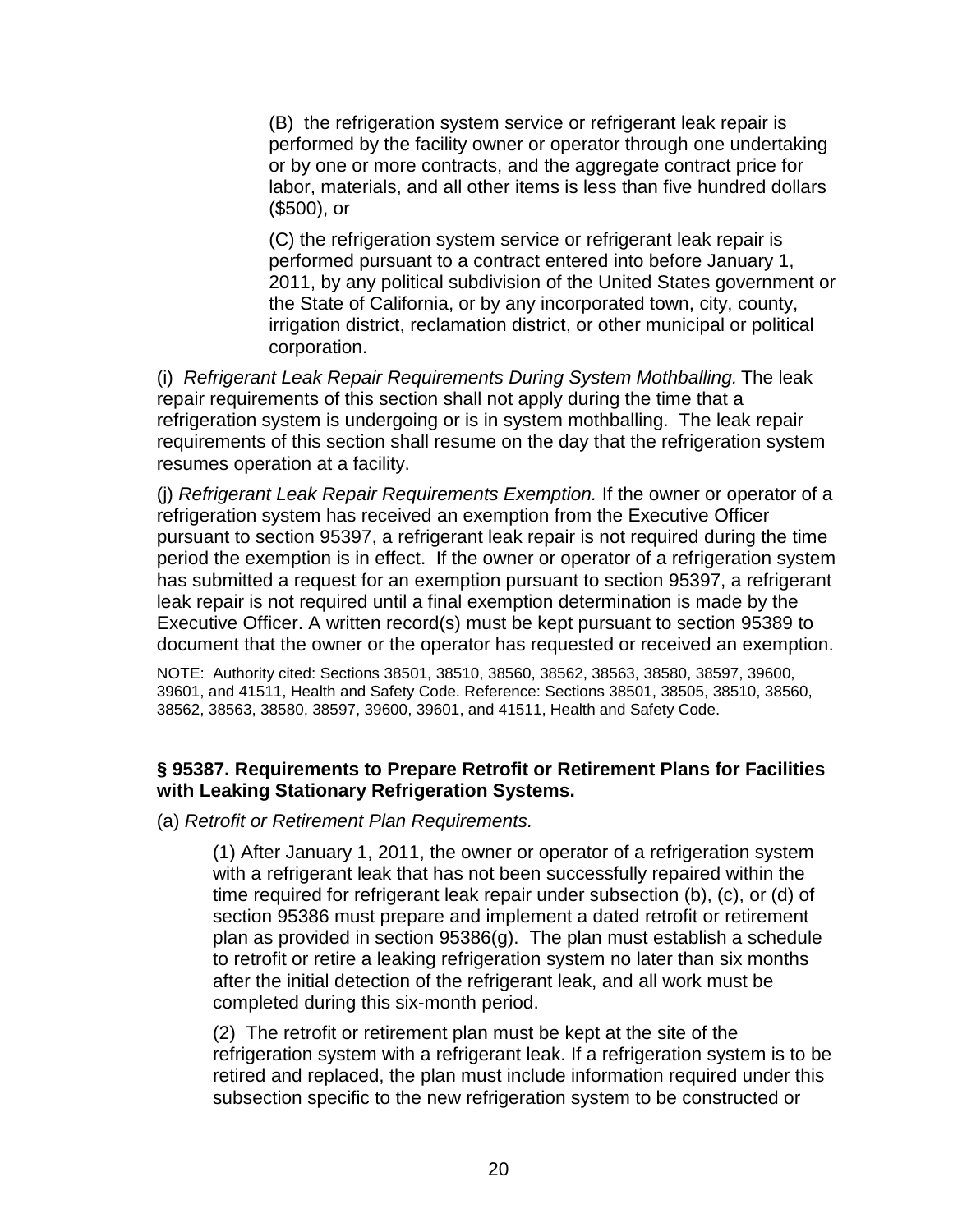installed. If a refrigeration system is to be retrofitted, the plan must include information required under this subsection specific to the refrigeration system after the retrofit has been completed. A retrofit or retirement plan must include the following information:

(A) The system identification number of the refrigeration system being retired or retrofitted.

(B) Equipment type.

(C) Equipment manufacturer.

(D) Equipment model or description.

(E) Intended physical location of the refrigeration system through schematic or floor plan with locations clearly noted.

 (F) Temperature classification – The refrigeration system must be identified as a low temperature system, a medium temperature system, or other.

(G) Full charge of the refrigeration system.

(H) Type of high-GWP refrigerant(s) used.

(I) If a refrigeration system is to be retired and replaced, a plan to dispose of the retired refrigeration system.

(J) A timetable which includes, at a minimum:

1. the date installation, construction, or retrofit of the refrigeration system is expected to begin, and

2. the expected completion date of the installation, construction, or retrofit of the refrigeration system.

(K) A signature by a representative of the facility, including the date signed.

(b) Retrofit or Retirement Plan Requirements During System Mothballing. The retrofit or retirement requirements of this section shall not apply during the time that a refrigeration system is undergoing or is in system mothballing. The retrofit or retirement requirements of this section shall apply on the day that the refrigeration system resumes operation at a facility.

(c) Retrofit or Retirement Plan Requirements Exemption. If the owner or operator of a refrigeration system has received an exemption from the Executive Officer pursuant to section 95397, the preparation and implementation of a retrofit or retirement plan is not required during the time period the exemption is in effect. If the owner or operator of a refrigeration system has submitted a request for an exemption pursuant to section 95397, the preparation and implementation of a retrofit or retirement plan is not required until a final exemption determination is made by the Executive Officer. A written record(s) must be kept pursuant to section 95389 to document that the owner or the operator has requested or received an exemption.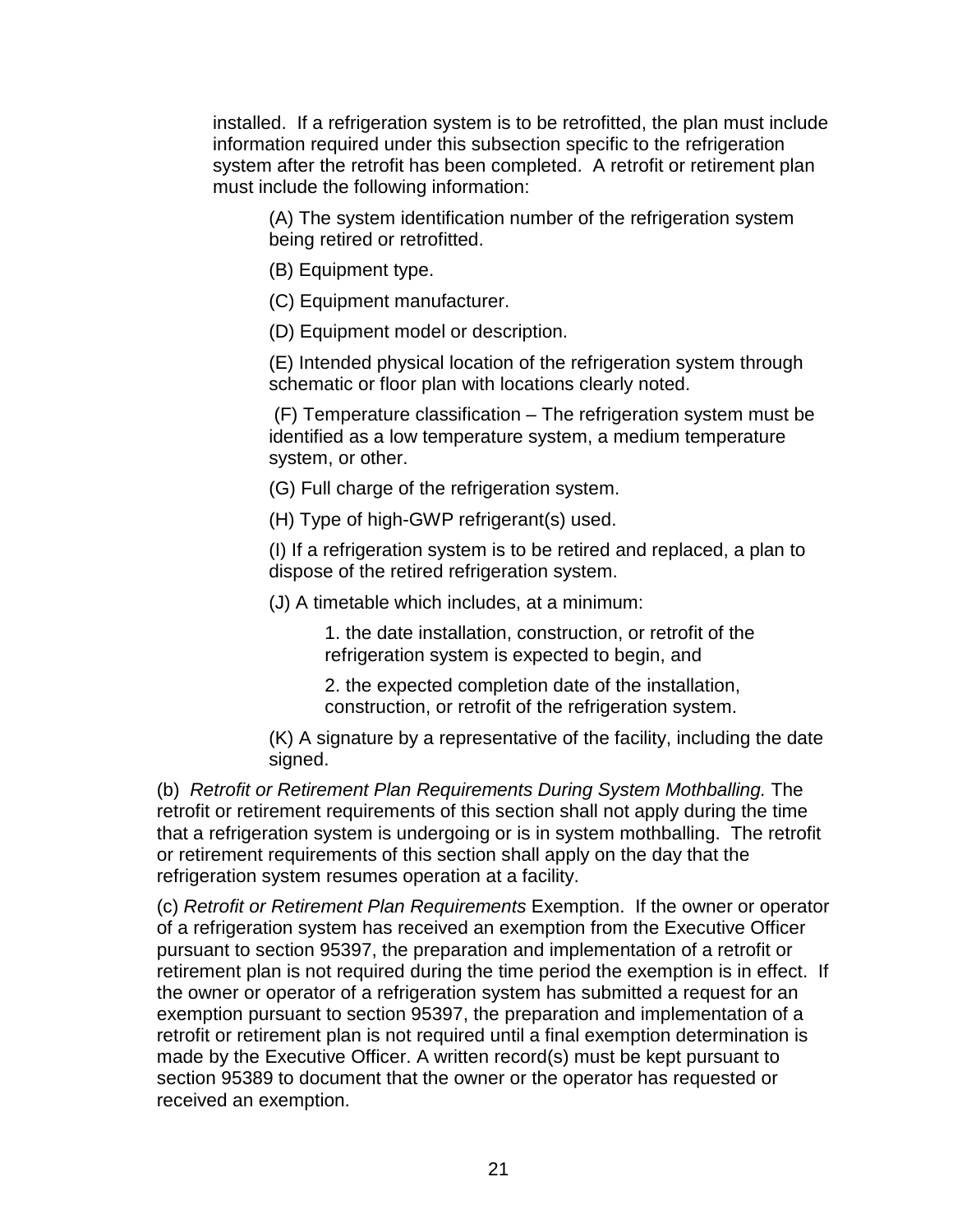NOTE: Authority cited: Sections 38501, 38510, 38560, 38562, 38563, 38580, 38597, 39600, 39601, and 41511, Health and Safety Code. Reference: Sections 38501, 38505, 38510, 38560, 38562, 38563, 38580, 38597, 39600, 39601, and 41511, Health and Safety Code.

### **§ 95388. Reporting Requirements for Facilities with Stationary Refrigeration Systems.**

(a) Reporting Requirements for Refrigeration Systems with a Full Charge Greater Than or Equal to 200 Pounds. After January 1, 2011, the owner or operator of a facility with a refrigeration system in operation with a full charge greater than or equal to 200 pounds of a high-GWP refrigerant must annually submit to the Executive Officer a Facility Stationary Refrigeration Report (Annual Report) that contains the information specified below in subsections 95388(b)(1) and 95388(b)(2). Each Annual Report must provide this information for the previous calendar year and must be submitted by the following dates:

(1) By March 1, 2012, the owner or operator of a facility with a refrigeration system that begins operation before January 1, 2012, with a full charge greater than or equal to 2,000 pounds of a high-GWP refrigerant must submit an Annual Report for the 2011 calendar year. By March 1, 2013, and each calendar year thereafter, the owner or operator must submit an Annual Report providing information for the previous calendar year.

(2) The owner or operator of a facility with a refrigeration system that begins operation on or after January 1, 2012, with a full charge greater than or equal to 2,000 pounds of a high-GWP refrigerant must submit the first Annual Report for the previous calendar year by March 1 of the calendar year after the refrigeration system begins operating at a facility. Subsequent Annual Reports for the previous calendar year must be submitted by March 1 of each year thereafter.

(3) By March 1, 2014, the owner or operator of a facility with a refrigeration system that begins operation before January 1, 2014, with a full charge greater than or equal to 200 pounds, but less than 2,000 pounds, of a high-GWP refrigerant must submit an Annual Report for the 2013 calendar year. By March 1, 2015, and each calendar year thereafter, the owner or operator must submit an Annual Report providing information for the previous calendar year.

(4) The owner or operator of a facility with a refrigeration system that begins operation on or after January 1, 2014, with a full charge greater than or equal to 200 pounds, but less than 2,000 pounds, of a high-GWP refrigerant must submit the first Annual Report for the previous calendar year by March 1 of the calendar year after the refrigeration system begins operating at a facility. Subsequent Annual Reports for the previous calendar year must be submitted by March 1 of each year thereafter.

(b) The Annual Report must include the following information.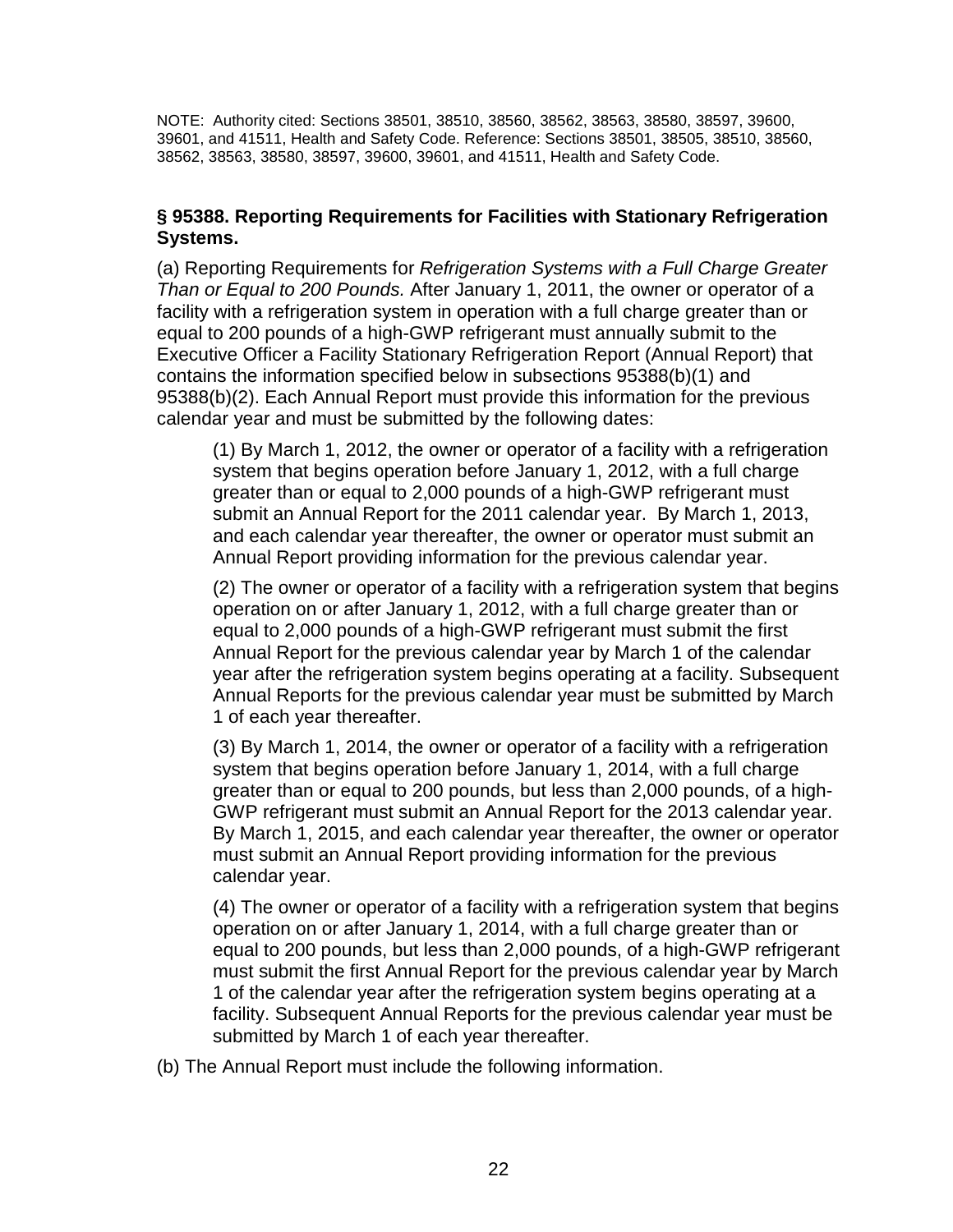(1) Refrigeration system information. The following information must be provided for each refrigeration system:

- (A) System identification number.
- (B) Equipment type.
- (C) Equipment manufacturer.
- (D) Equipment model or description.
- (E) Equipment model year.

(F) Equipment serial number. The serial number(s) of the affected equipment or component must be recorded when present and accessible. When the affected equipment or component is part of an assembly without a serial number or does not have an individual serial number or is not accessible after assembly, the physical location of the affected equipment must be recorded in enough detail to permit positive identification.

(G) Physical location of a refrigeration system through schematic or floor plan with equipment locations clearly noted.

(H) Temperature classification – The refrigeration system must be identified as a low temperature system, a medium temperature system, or other.

(I) Full charge of the refrigeration system.

- (J) Type of high-GWP refrigerant(s) used.
- (K) Date of initial installation.

(2) Refrigeration system service and leak repair information. The following information must be provided for each automatic leak detection system audit, leak inspection, and refrigeration system service or refrigerant leak repair that required an additional refrigerant charge of five pounds or more, or an additional refrigerant charge equal to or greater than one percent of the full charge, whichever amount is greater:

- (A) Date leak detected, if applicable.
- (B) Date of service provided or leak repair completed.
- (C) Cause of refrigerant leak, if applicable.
- (D) Description of service provided or leak repair completed
- (E) Date(s) of initial verification test(s), if applicable.
- (F) Date(s) of follow-up verification test(s), if applicable.

(G) Total additional refrigerant charge of each type of high-GWP refrigerant, if applicable.

(H) Purpose for additional refrigerant charge (leak repair, topping off, initial refrigerant charge, or seasonal adjustment), if applicable.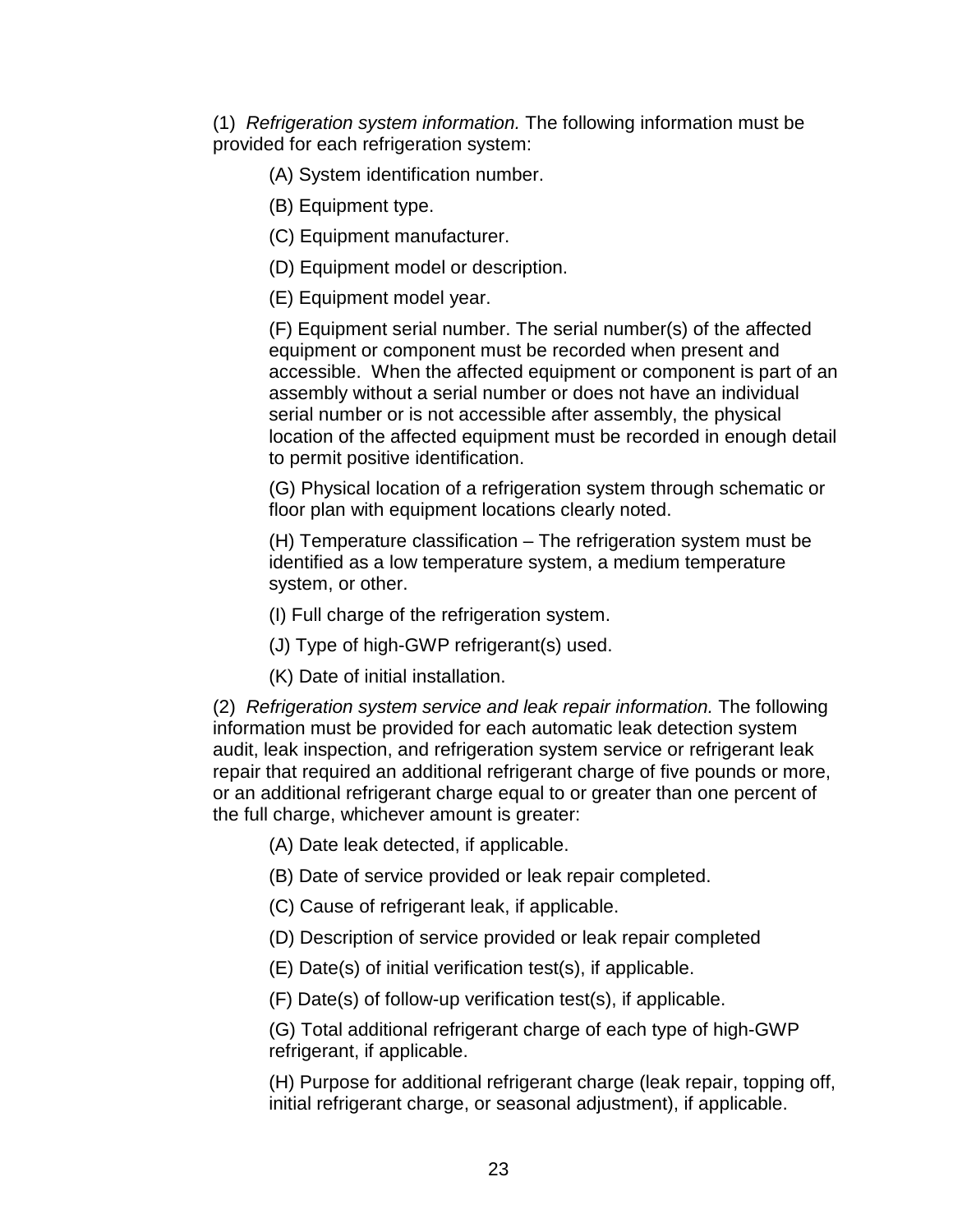(I) Name of certified technician completing leak repair, if applicable.

(J) The certified technician's identification number issued by an approved technician certification program pursuant to Title 40 of the Code of Federal Regulations, Part 82, §82.161, if applicable.

(K) The certified technician's certification type(s) issued by an approved technician certification program pursuant to Title 40 of the Code of Federal Regulations, Part 82, §82.161, if applicable.

(3) Refrigerant Purchases and Use Information. The following information must be provided on refrigerant purchase and use:

(A) The total weight in pounds of each type of high-GWP refrigerant that was purchased during the calendar year.

(B) The total weight in pounds of each type of high-GWP refrigerant that was charged into a refrigeration system during the calendar year.

(C) The total weight in pounds of each type of high-GWP refrigerant that was recovered from a refrigeration system during the calendar year.

(D) The total weight in pounds of each type of high-GWP refrigerant that was stored in inventory at the facility, or stored at a different location for use by the facility, on the last day of the calendar year.

(E) The total weight in pounds of high-GWP refrigerant that was shipped by the owner or operator for reclamation and destruction during the calendar year.

(c) Reporting Requirements for Refrigeration Systems with a Full Charge Greater Than 50 Pounds, but Less Than 200 Pounds. The owner or operator of a facility with a refrigeration system in operation with a full charge greater than 50 pounds, but less than 200 pounds, of a high-GWP refrigerant is not required to submit annual reports. However, owners and operators of these facilities must report to the Executive Officer the information specified in this section within 60 days of receipt of a request from the Executive Officer.

NOTE: Authority cited: Sections 38501, 38510, 38560, 38562, 38563, 38580, 38597, 39600, 39601, and 41511, Health and Safety Code. Reference: Sections 38501, 38505, 38510, 38560, 38562, 38563, 38580, 38597, 39600, 39601, and 41511, Health and Safety Code.

#### **§ 95389. Recordkeeping Requirements for Facilities with Stationary Refrigeration Systems.**

(a)After January 1, 2011, the owner or operator of a facility with a refrigeration system in operation with a full charge greater than 50 pounds of a high-GWP refrigerant must maintain the following records for a minimum of 5 years. The records must be kept at the facility where the refrigeration system(s) is in operation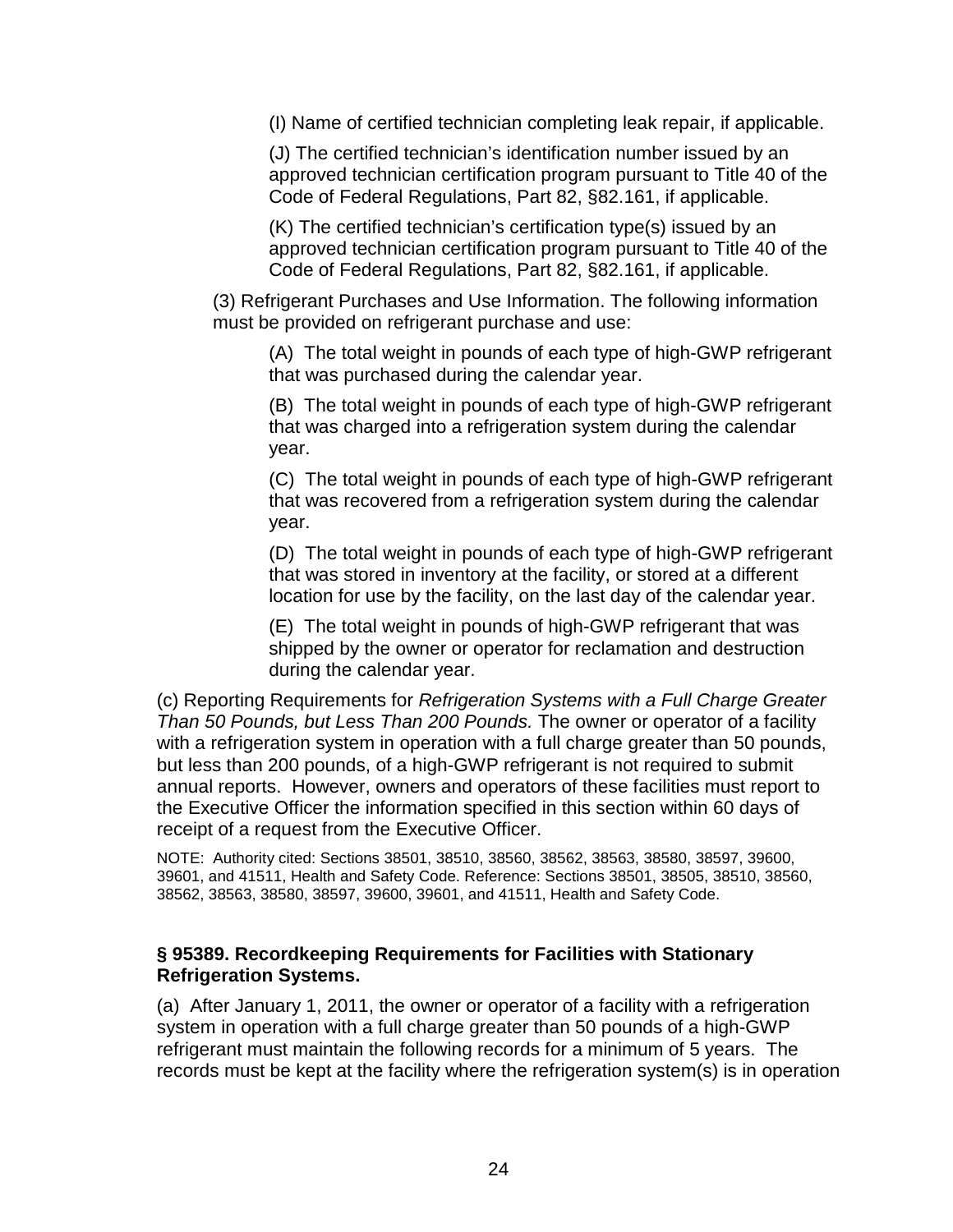and must be made available to an authorized representative of the Executive Officer, including a local Air Pollution Control Officer, upon request:

(1) All registration information required by section 95383.

(2) Documentation of all leak detection systems, leak inspections, and automatic leak detection system annual audit and calibrations required by section 95385.

(3) Records of all refrigeration system service and refrigerant leak repairs, and documentation of any conditions allowing repair of a refrigerant leak to be conducted more than 14 days after leak detection, as required pursuant to section 95386. Refrigeration system and refrigeration system service and refrigerant leak repair records must include documentation of all items reported pursuant to section 95388.

(4) Any retrofit or retirement plans required by section 95387.

(5) All reports required by section 95388.

(6) Any application for exemption submitted pursuant to subsection 95397 and any notification of an exemption approved, denied, revoked, or modified pursuant to subsection 95397.

(7) Invoices of all refrigerant purchases.

(8) Records of all shipments of refrigerants for reclamation or destruction, which must include the following information:

(A) Name and address of the person the high-GWP refrigerant was shipped to.

- (B) Weight in pounds of high-GWP refrigerant shipped.
- (C) Type of high-GWP refrigerant shipped.
- (D) Date of shipment.
- (E) Purpose of shipment (e.g. reclamation, destruction, etc.).

(9) Records of all refrigeration systems component data, measurements, calculations and assumptions used to determine the full charge.

NOTE: Authority cited: Sections 38501, 38510, 38560, 38562, 38563, 38580, 38597, 39600, 39601, and 41511, Health and Safety Code. Reference: Sections 38501, 38505, 38510, 38560, 38562, 38563, 38580, 38597, 39600, 39601, and 41511, Health and Safety Code.

### **§ 95390. Required Service Practices for Stationary High-GWP Appliances.**

(a) Required Service Practices. A person performing any installation, maintenance, service, repair, or disposal of a stationary appliance that could reasonably be expected to release refrigerant from the appliance into the environment must satisfy all of the following requirements:

(1) In preparing an appliance for recycling or disposal, the person must not intentionally disrupt the refrigerant circuit of the appliance resulting in a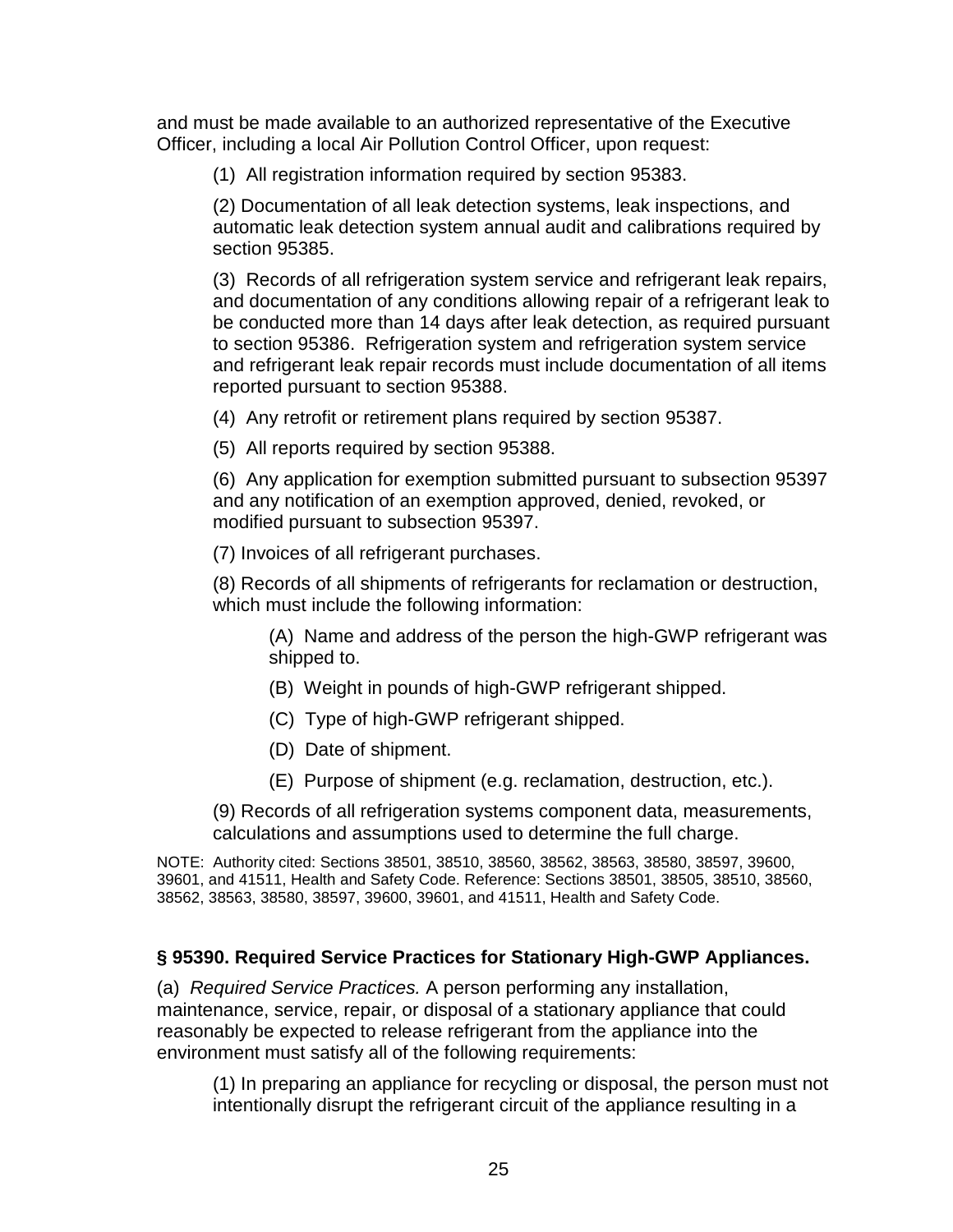discharge of refrigerant into the atmosphere, unless an attempt to recover the refrigerant is made using certified refrigerant recovery or recycling equipment; and

(2) The person must make a recovery attempt using certified refrigerant recovery or recycling equipment for that type of appliance before opening the appliance to atmospheric conditions. Attempts to recover refrigerant must be made even if the person believes that all refrigerant has been removed or has previously leaked from the appliance. Refrigerant may be returned to the appliance from which it is recovered or to another appliance owned by the same person without being recycled or reclaimed; and

(3) The person must not add any additional refrigerant to a refrigeration or air-conditioning appliance during manufacture or service, unless such refrigerant: (A) consists wholly of a class I or class II substance, as identified by section 602 of the federal Clean Air Act; or (B) is an alternative that has been found acceptable, under the Significant New Alternatives Policy (SNAP) program pursuant to section 612 of the federal Clean Air Act, for the specific refrigeration or air-conditioning end-use in which it is being employed; or (C) has been approved by the Executive Officer for the specific refrigeration or air-conditioning end-use in which it is being employed; and

(4) The person must not add an additional refrigerant charge to any appliance known to have a refrigerant leak, except that it is permissible to add an additional refrigerant charge for seasonal adjustment or an additional refrigerant charge required to maintain operations while preparing or conducting a leak repair pursuant to and in compliance with section 95386; and

(5) The person must hold a current, valid, and applicable certificate issued in accordance with Title 40 of the Code of Federal Regulations, Part 82, §82.161; and

(6) The person must employ procedures for which the certified refrigerant recovery or recycling equipment was approved by the U.S. EPA or Executive Officer; and

(7) The person must use certified refrigerant recovery or recycling equipment as specified by the certified refrigerant recovery or recycling equipment manufacturer, unless the manufacturer's specifications conflict with the procedures approved by the U.S. EPA or the Executive Officer for the certified refrigerant recovery or recycling equipment; and

(8) The person must evacuate refrigerant from a non-refillable cylinder to a vacuum of 15 inches of mercury, relative to standard atmospheric pressure of 29.9 inches of mercury, before recycling or disposal; and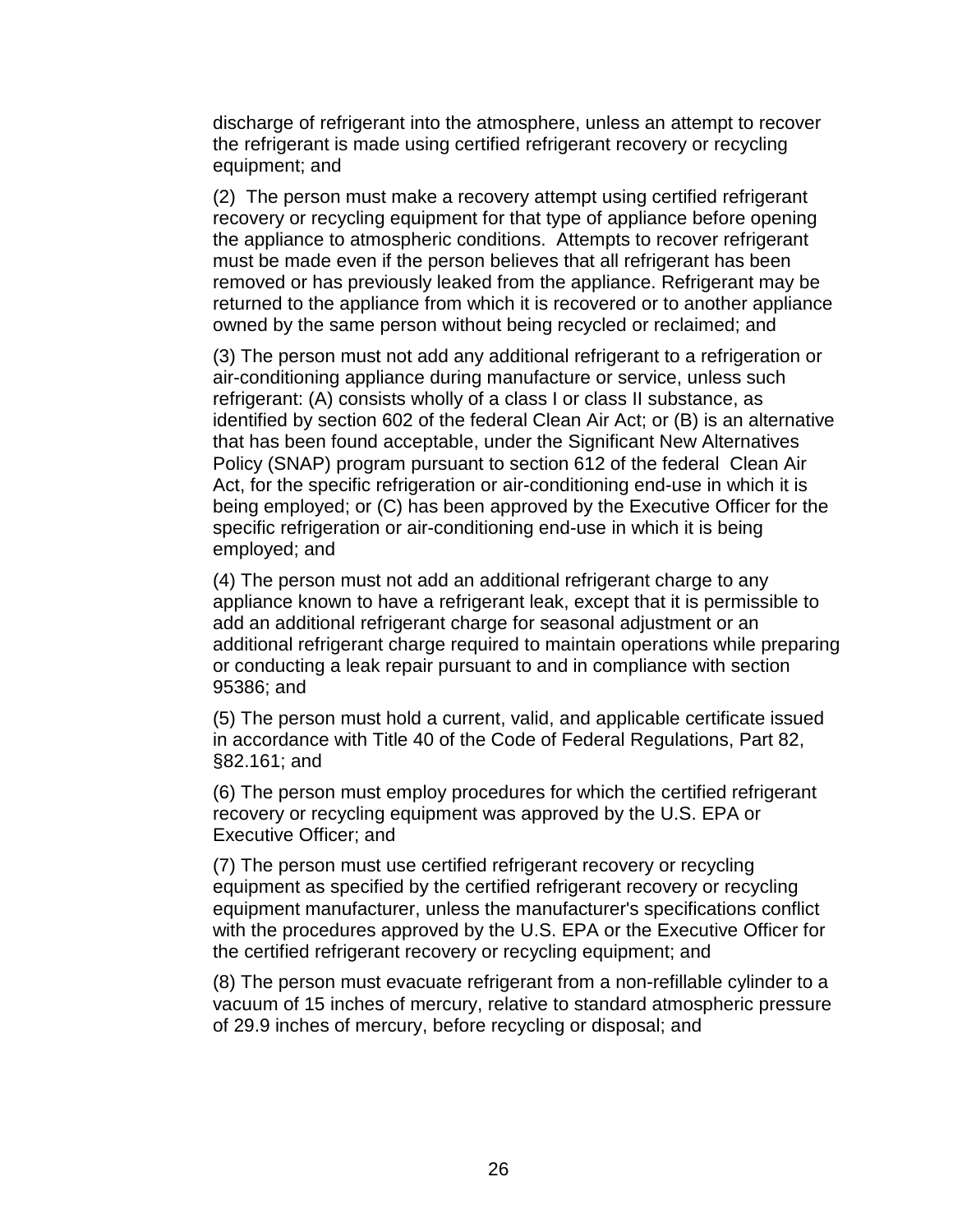(9) The person must satisfy job site evacuation of refrigerants during recycling, recovering, reclaiming, or disposing in accordance with Title 40 of the Code of Federal Regulations, Part 82, §82.156 (as amended January 11, 2005).

NOTE: Authority cited: Sections 38501, 38510, 38560, 38562, 38563, 38580, 38597, 39600, 39601, and 41511, Health and Safety Code. Reference: Sections 38501, 38505, 38510, 38560, 38562, 38563, 38580, 38597, 39600, 39601, and 41511, Health and Safety Code.

### **§ 95391. Prohibitions.**

(a) Prohibitions. On or after January 1, 2011, no person shall sell, supply, offer for sale, or distribute any high-GWP refrigerant for use as a refrigerant, unless for reclamation or destruction, in a container with a refrigerant capacity of two pounds or greater unless:

(1) The buyer is a certified technician pursuant to Title 40 of the Code of Federal Regulations, Part 82, §82.40 or §82.161; or

(2) The buyer is an authorized representative of a person employing at least one certified technician who is certified pursuant to Title 40 of the Code of Federal Regulations, Part 82, §82.40 or §82.161 and is in full compliance with Title 40 of the Code of Federal Regulations, Part 82, §82.166 (as amended January 11, 2005), and the buyer has provided evidence that at least one technician is properly certified; or

(3) The refrigerant is sold only for eventual resale to a certified technician, an employer of a certified technician, or a refrigeration or air-conditioning appliance manufacturer, or the refrigerant is being sent for reclamation; or

(4) The refrigerant is contained in a refrigeration or air-conditioning appliance.

(b) No person shall sell, supply, offer for sale, or distribute used high-GWP refrigerant to any person for use as a refrigerant unless the used refrigerant has first been reclaimed by a certified reclaimer.

(c) No person shall sell, supply, offer for sale, or distribute any high-GWP refrigerant unless such refrigerant: (1) consists wholly of a class I or class II substance, as identified by Section 602 of the U.S. Clean Air Act; or (2) is an alternative that has been found acceptable, under the Significant New Alternatives Policy (SNAP) program pursuant to Section 612 of the U.S. Clean Air Act, for the specific refrigeration or air-conditioning end-use in which it is being employed; or (3) has been approved by the Executive Officer for the specific refrigeration or airconditioning end-use in which it is being employed.

(d) No person shall recycle or dispose of a non-refillable cylinder before the nonrefillable cylinder has been evacuated to a vacuum of 15 inches of mercury, relative to standard atmospheric pressure of 29.9 inches of mercury.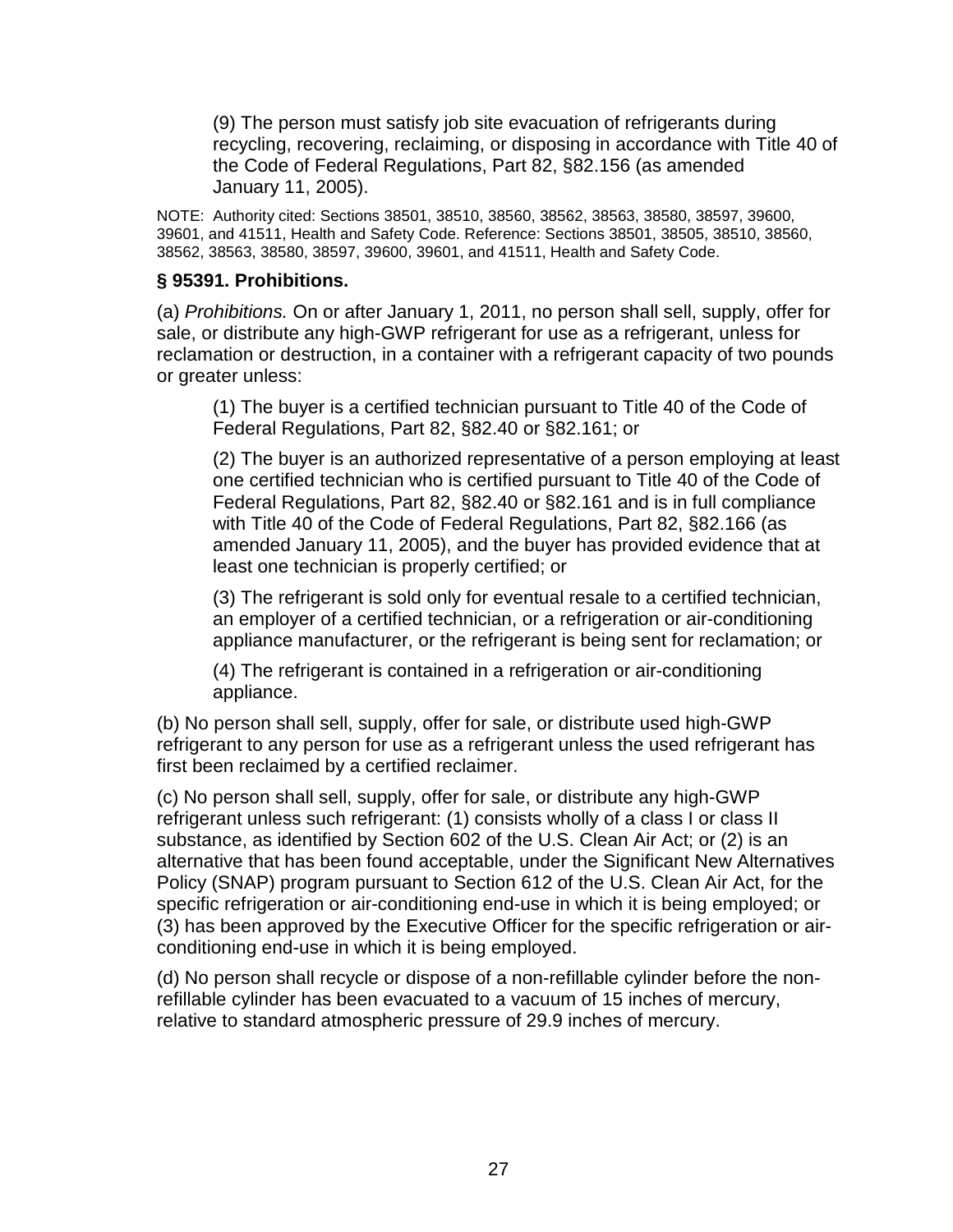(e) No person shall distribute or sell certified refrigerant recovery or recycling equipment unless such equipment meets the levels of evacuation to be achieved by recovery or recycling equipment as specified in Title 40 of the Code of Federal Regulations, Part 82, §82.158 (as amended June 18, 2008).

(f) No person shall refill a non-refillable cylinder or use it as a temporary receiver during service.

(g) No person shall repair or modify a non-refillable cylinder in any way that allows the non-refillable cylinder to be refilled.

NOTE: Authority cited: Sections 38501, 38510, 38560, 38562, 38563, 38580, 38597, 39600, 39601, and 41511, Health and Safety Code. Reference: Sections 38501, 38505, 38510, 38560, 38562, 38563, 38580, 38597, 39600, 39601, and 41511, Health and Safety Code.

#### **§ 95392. Reporting Requirements for Refrigerant Distributors, Wholesalers, and Reclaimers.**

(a) Reporting Requirements for Refrigerant Distributors and Wholesalers. A refrigerant distributor or wholesaler that sells, supplies, or distributes any amount of a high-GWP refrigerant for any purpose other than sales to a refrigerant distributor or wholesaler for eventual resale, or to any person for reclamation or destruction must submit an annual report to the Executive Officer by March 1, 2012, for the 2011 calendar year. By March 1, 2013, and each calendar year thereafter, the refrigerant distributor or wholesaler must submit an annual report providing information for the previous calendar year. The annual report must cover all California facilities under the operational control of the refrigerant distributor or wholesaler, must provide statewide annual aggregated data for the previous calendar year, and must include the following information:

(1) Name of refrigerant distributor or wholesaler.

(2) Refrigerant distributor or wholesaler mailing address including an address, city, state, and zip code.

(3) Refrigerant distributor or wholesaler contact person.

(4) The phone number of the refrigerant distributor or wholesaler contact person.

(5) The e-mail address of the refrigerant distributor or wholesaler contact person.

(6) The total statewide annual aggregated weight in pounds of each type of high-GWP refrigerant that was purchased or received for the purpose of subsequent resale or delivery for any purpose other than reclamation or destruction.

(7) The total statewide annual aggregated weight in pounds of each type of high-GWP refrigerant that was sold or distributed, excluding all sales to a facility outside of California or to a refrigerant distributor or wholesaler for eventual resale.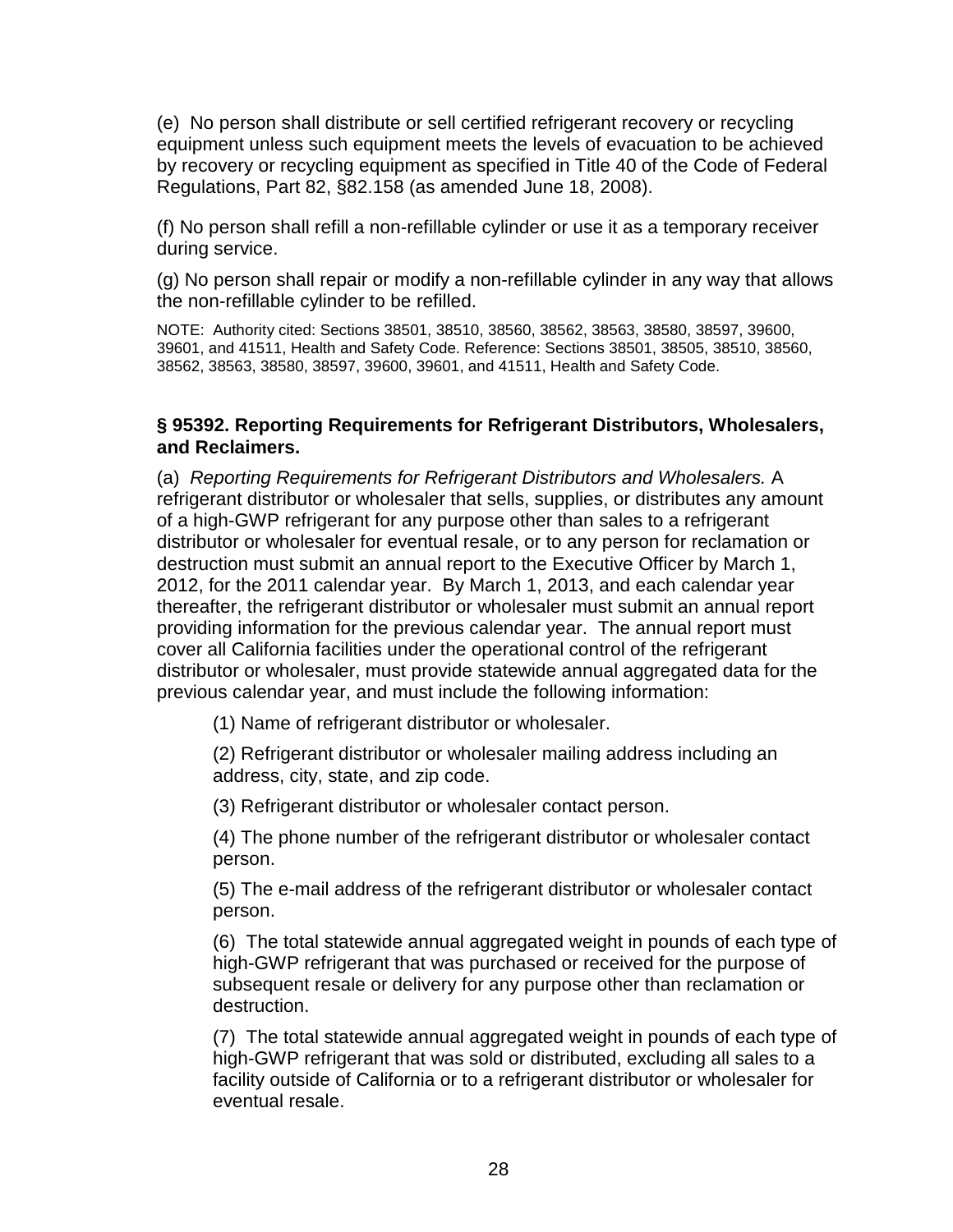(8) The total statewide annual aggregated weight in pounds of high-GWP refrigerant that was shipped to a certified reclaimer.

(9) Name of all refrigerant distributor or wholesaler facilities under the operational control of the refrigerant distributor or wholesaler.

(10) Address of each refrigerant distributor or wholesaler facility under the operational control of the refrigerant distributor or wholesaler.

(11) Contact person name, phone number, and e-mail address for each refrigerant distributor or wholesaler facility under the operational control of the refrigerant distributor or wholesaler.

(b) Reporting Requirements for Certified Reclaimers. A certified reclaimer reclaiming any high-GWP refrigerant in California must submit an annual report to the Executive Officer by March 1, 2012, for the 2011 calendar year. By March 1, 2013, and each calendar year thereafter, the certified reclaimer must submit an annual report providing information for the previous calendar year. The annual report must cover all California facilities under the operational control of the certified reclaimer, must provide statewide annual aggregated data for the previous calendar year, and must include the following information:

(1) Name of the certified reclaimer.

(2) Mailing address of the certified reclaimer including a street address, city, state, and zip code.

(3) Certified reclaimer contact person.

(4) The phone number of the certified reclaimer contact person.

(5) The e-mail address of the certified reclaimer contact person.

(6) The total statewide annual aggregated weight in pounds of high-GWP refrigerant that was received by the certified reclaimer for reclamation or destruction.

(7) The total statewide annual aggregated weight in pounds of each type of high-GWP refrigerant that was reclaimed in California.

(8) The total statewide annual aggregated weight in pounds of high-GWP refrigerant that was shipped out of California for reclamation.

(9) The total statewide annual aggregated weight in pounds of high-GWP refrigerant that was destroyed or shipped out of California for destruction.

(10) Name of all certified reclaimer facilities under the operational control of the certified reclaimer.

(11) Address of each certified reclaimer facility under the operational control of the certified reclaimer.

(12) Contact person name, phone number, and e-mail address for each certified reclaimer facility under the operational control of the certified reclaimer.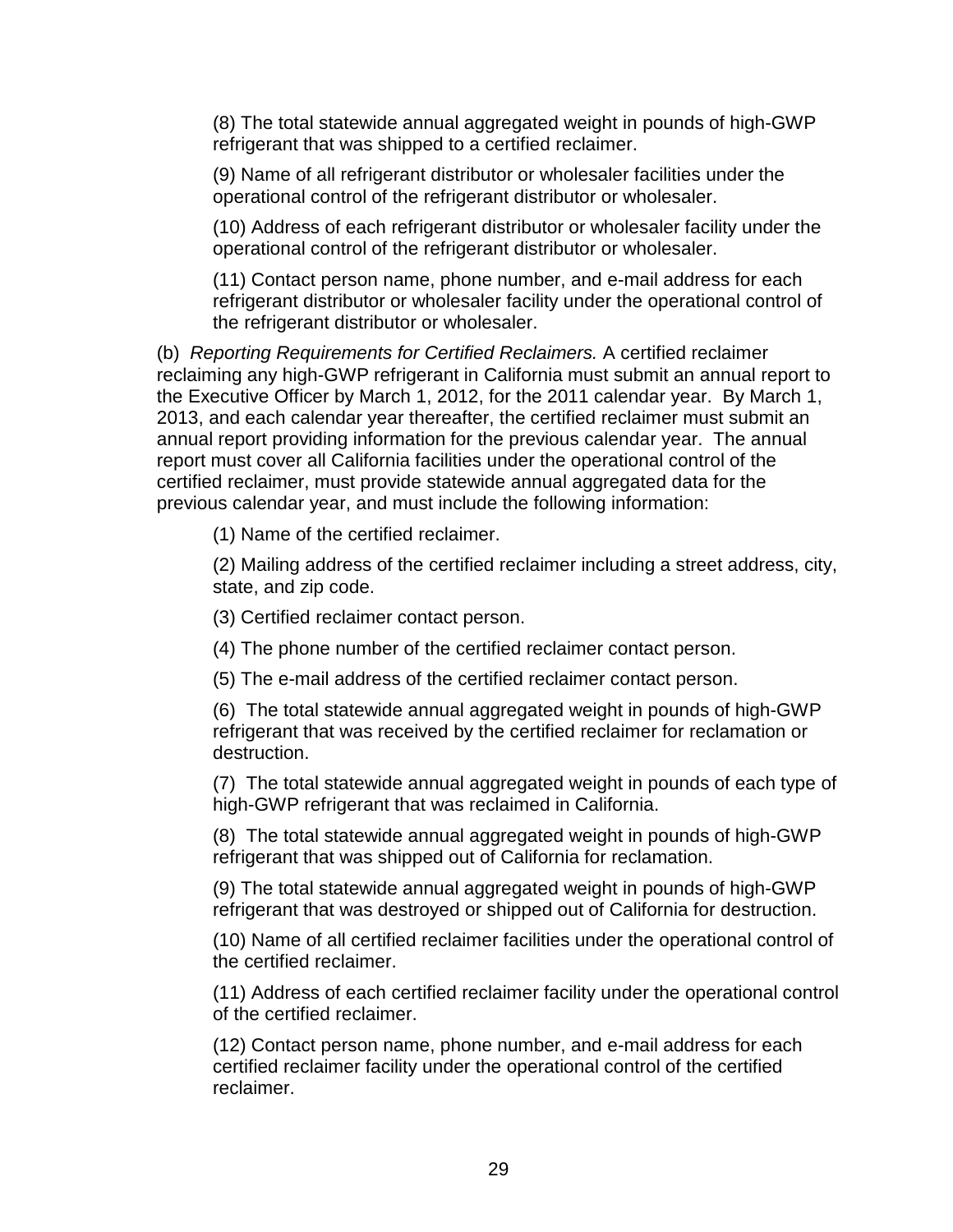NOTE: Authority cited: Sections 38501, 38510, 38560, 38562, 38563, 38580, 38597, 39600, 39601, and 41511, Health and Safety Code. Reference: Sections 38501, 38505, 38510, 38560, 38562, 38563, 38580, 38597, 39600, 39601, and 41511, Health and Safety Code.

### **§ 95393. Recordkeeping Requirements for Refrigerant Distributors, Wholesalers, and Reclaimers.**

(a) The following records must be kept by each refrigerant distributor or wholesaler and certified reclaimer for a minimum of five years. These records must be kept at the facility of each distributor or wholesaler, or certified reclaimer and must be made available to an authorized representative of the Executive Officer upon request:

(1) Annual reports submitted pursuant to section 95392.

(2) Invoices of all high-GWP refrigerant received through sale or transfer and all high-GWP refrigerant distributed through sale or transfer. These invoices must indicate the name of the purchaser, the date of sale, and the quantity and the type of High-GWP refrigerant purchased, sold, or transferred.

(b) A refrigerant distributor or wholesaler selling a high-GWP refrigerant to a purchaser that is an employer of a certified technician must obtain written documentation from the purchaser showing that the purchaser currently employs at least one certified technician. This documentation must be kept at the facility of the refrigerant distributor or wholesaler for a minimum of five years, and must be made available to an authorized representative of the Executive Officer upon request.

NOTE: Authority cited: Sections 38501, 38510, 38560, 38562, 38563, 38580, 38597, 39600, 39601, and 41511, Health and Safety Code. Reference: Sections 38501, 38505, 38510, 38560, 38562, 38563, 38580, 38597, 39600, 39601, and 41511, Health and Safety Code.

### **§ 95394. Confidentiality.**

(a) All of the information identified in section 95388(b)(3) is a public record and may not be claimed as confidential.

(b) Except for the information identified in subsection (a) above, any person submitting information to the Executive Officer pursuant to this subarticle may claim such information as "confidential" by clearly identifying such information as "confidential". Any claim of confidentiality by a person submitting information must be based on the person's belief that the information marked as confidential is either trade secret or otherwise exempt from public disclosure under the California Public Records Act (Government Code, section 6250 et seq.). All such requests for confidentiality shall be handled in accordance with the procedures specified in California Code of Regulations, title 17, sections 91000 to 91022.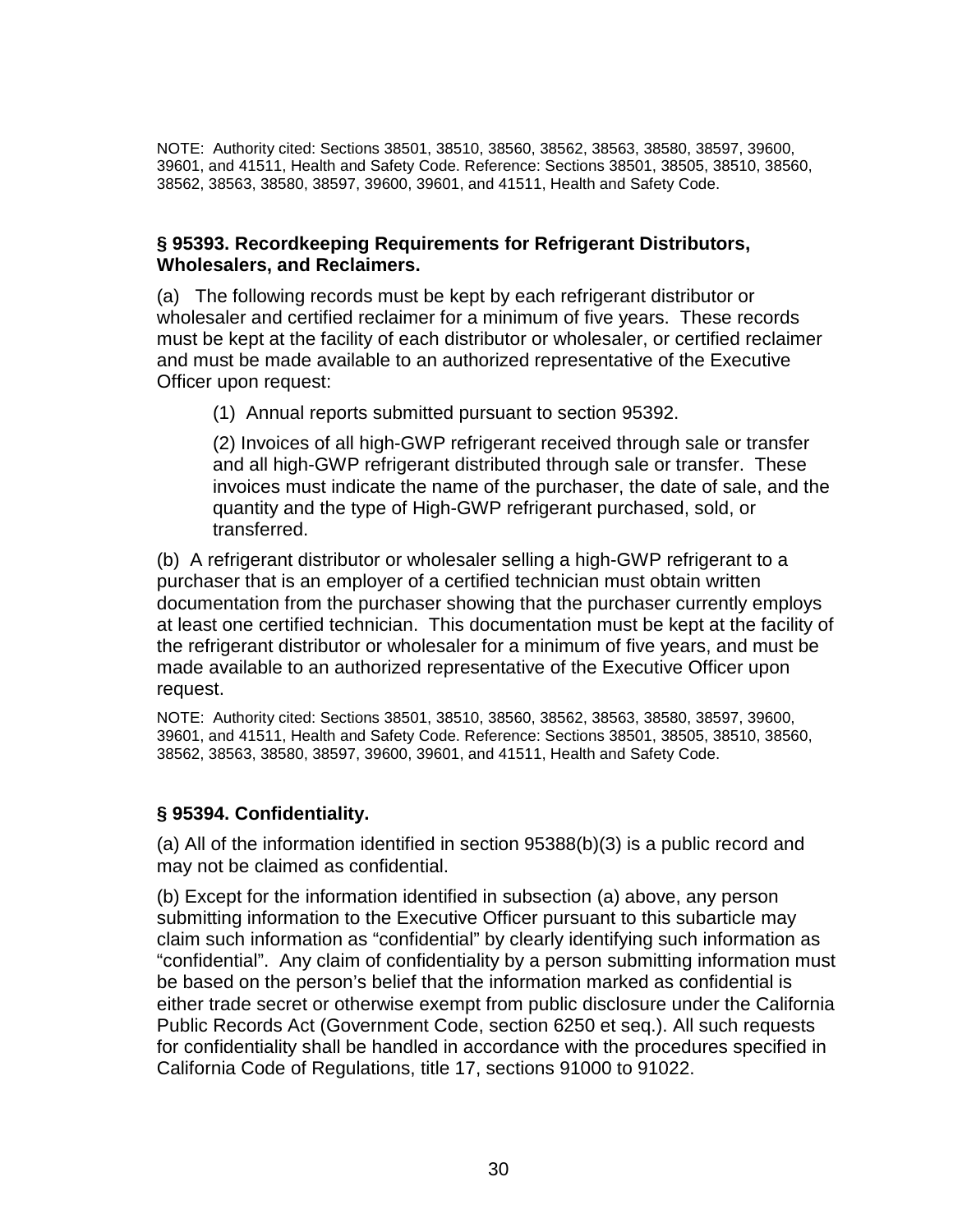NOTE: Authority cited: Sections 38501, 38510, 38560, 38562, 38563, 38580, 38597, 39600, 39601, and 41511, Health and Safety Code. Reference: Sections 38501, 38505, 38510, 38560, 38562, 38563, 38580, 38597, 39600, 39601, and 41511, Health and Safety Code.

## **§ 95395. Enforcement.**

(a) Injunctions. Any violation of this subarticle may be enjoined pursuant to the Health and Safety Code section 41513.

(b) Each day or portion thereof that any leak inspection or leak repair is not completed after the date the leak inspection or leak repair is required to be completed, or each day or portion thereof that any registration, report, or plan required by this subarticle remains unsubmitted, is submitted late, or contains incomplete or inaccurate information, shall constitute a single, separate violation of this subarticle.

(c) Failure to pay the full amount of any fee required by this subarticle shall constitute a single, separate violation of this subarticle for each day or portion thereof that the fee has not been paid after the date the fee is due.

(d) Enforcement of this subarticle may be carried out by authorized representatives of the Executive Officer including a local Air Pollution Control Officer.

NOTE: Authority cited: Sections 38501, 38510, 38560, 38562, 38563, 38580, 38597, 39600, 39601, and 41511, Health and Safety Code. Reference: Sections 38501, 38505, 38510, 38560, 38562, 38563, 38580, 38597, 39600, 39601, and 41511, Health and Safety Code.

# **§ 95396. Equivalent Local Rules.**

(a) The requirements specified in sections 95383, 95384, 95385, 95386, 95387, 95388, and 95389 of this subarticle shall not be enforced within the geographical boundaries of any air district that adopts and enforces requirements that will achieve emission reductions from stationary refrigeration systems that are equivalent to or greater than those achieved pursuant to sections 95383, 95384, 95385, 95386, 95387, 95388, and 95389.

(b) Subsection (a) shall not become effective unless the Executive officer issues an Executive Order containing written findings that the criteria of subsection (a) have been met. The Executive Order shall include such terms and conditions as are necessary to insure that these criteria continue to be met.

NOTE: Authority cited: Sections 38501, 38510, 38560, 38562, 38563, 38580, 38597, 39600, 39601, and 41511, Health and Safety Code. Reference: Sections 38501, 38505, 38510, 38560, 38562, 38563, 38580, 38597, 39600, 39601, and 41511, Health and Safety Code.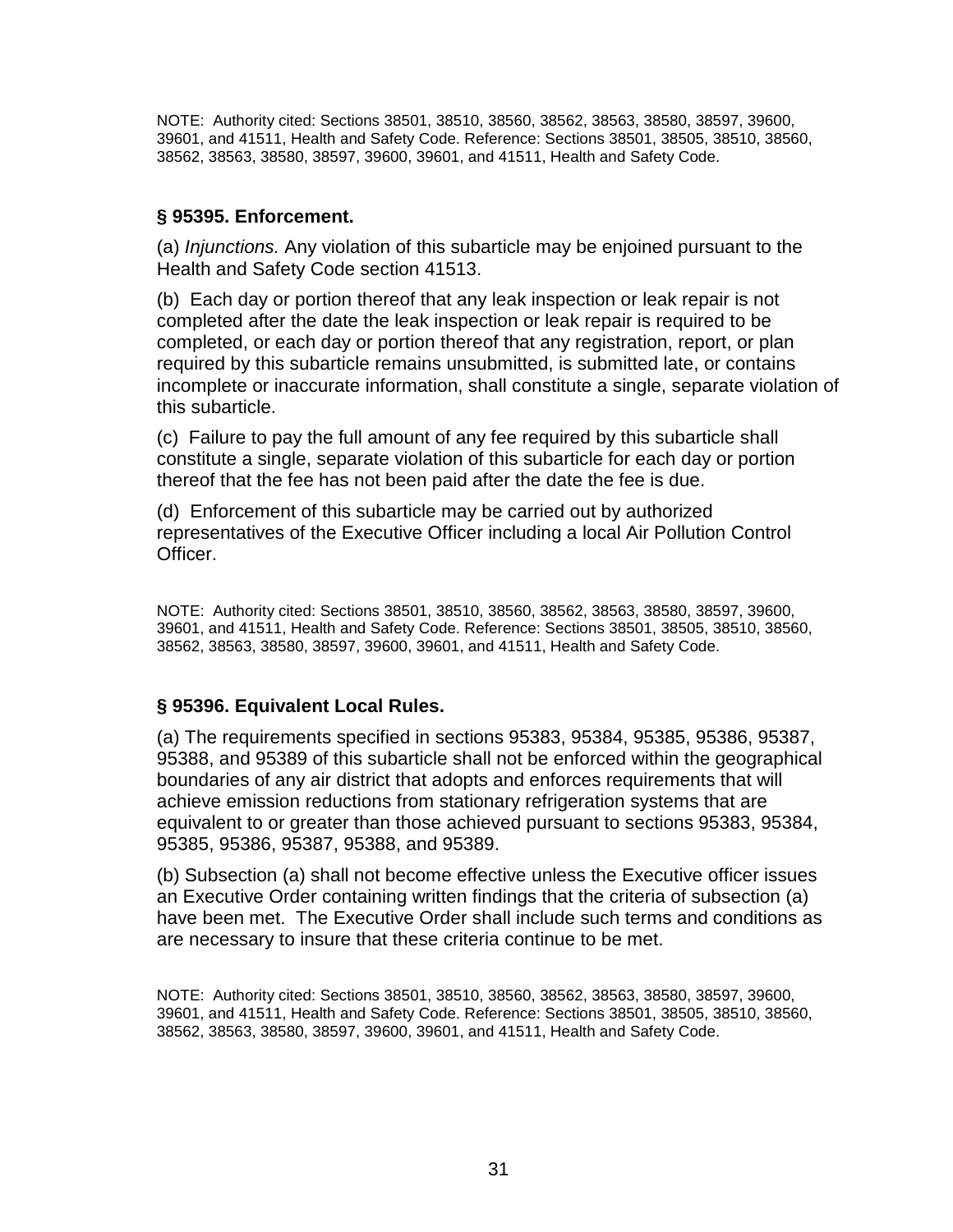### **§ 95397. Approval of Exemptions.**

(a) Exemption Criteria. The owner or operator of facility with a refrigeration system may request the Executive Officer for an exemption from the requirements of section 95386 and section 95387. To request an exemption, the applicant must follow the application procedure specified in subsection 95397(b), and must demonstrate that the criteria for one or more of the three exemptions allowed by this section have been satisfied. Information submitted pursuant to this section shall be handled in accordance with the provision of section 95394. The Executive Officer may approve the following exemptions:

(1) Emissions Lifecycle Exemption. The Executive Officer may allow the continuation of a refrigerant leak for a specified time period of no longer than three years if the Executive Officer determines that the applicant has provided clear and convincing documentation that the refrigerant leak cannot be repaired and that allowing the refrigerant leak to continue will result in less combined direct and indirect emissions than replacing the leaking refrigeration system. The documentation must include information quantifying the lifecycle direct emissions and indirect emissions, including energy use, and must include a calculation of these emissions based on the average lifetime of the refrigeration system or facility. The applicant must also provide a mitigation plan that includes a list of proposed actions to minimize emissions. The plan must include an analysis of options to minimize usage, reduce leaks or venting, and recycle or destroy high-GWP refrigerant.

(2) Economic Hardship Exemption. The Executive Officer may allow the continuation of a refrigerant leak for a specified time period of no longer than three years if the Executive Officer determines that the applicant has provided clear and convincing documentation that all of the following criteria are met:

(A) Compliance would result in extraordinary economic hardship, such as closure of the entire facility or a large portion of the facility, or loss of a large portion of the revenue from the facility; and

(B) The applicant has prepared a compliance report that can be implemented and will achieve compliance as expeditiously as possible. The compliance report must reasonably detail when compliance will be achieved and the method by which compliance will be achieved.

(3) Natural Disaster Exemption. The Executive Officer may allow the continuation of a refrigerant leak for a specified time period of no longer than three years if the Executive Officer determines that the applicant has provided clear and convincing documentation that failure to satisfy the conditions set forth in this subarticle was due to a natural disaster such as an earthquake or flood, an act of war or an act by a public enemy, or a civil disorder or riot.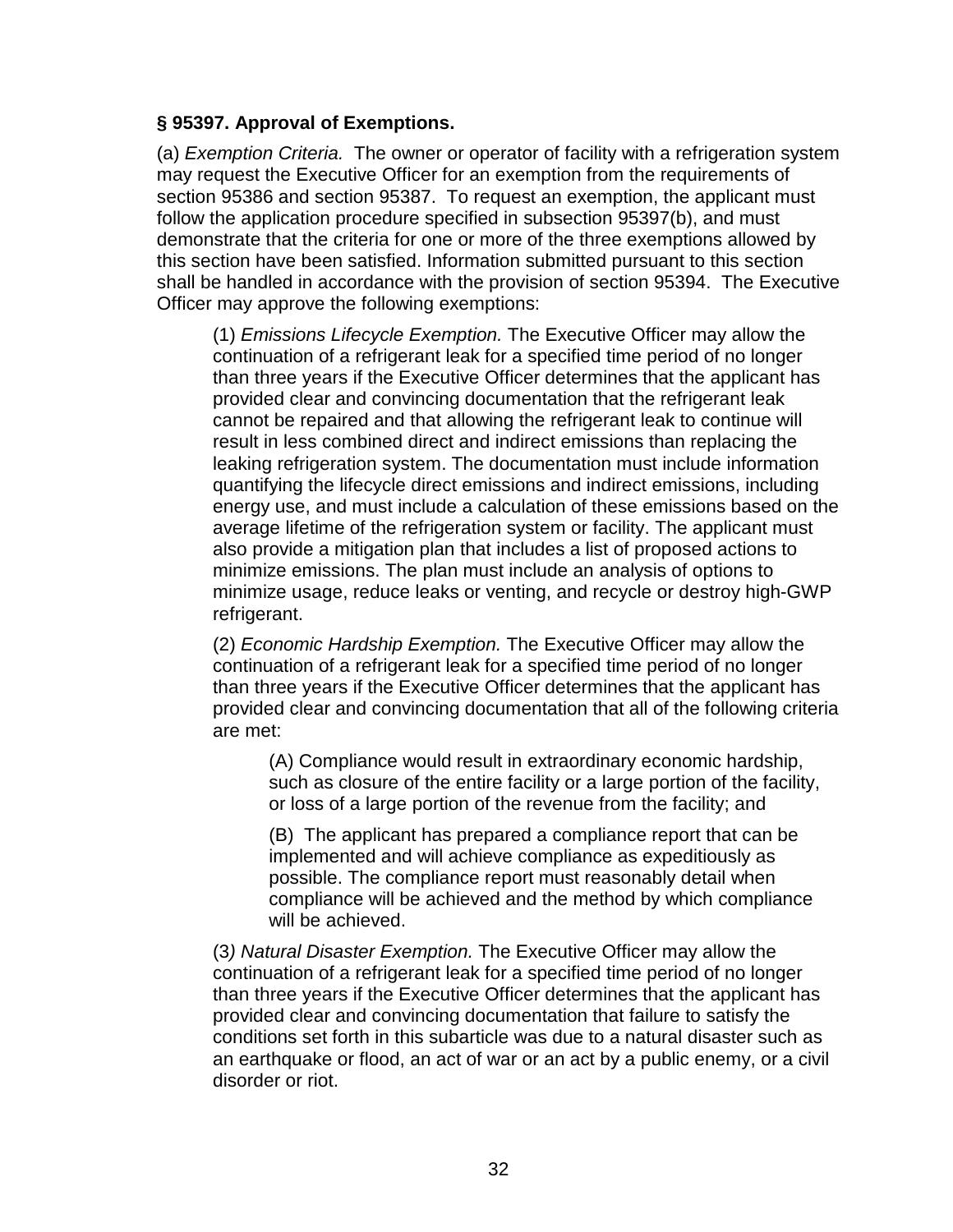(4) Any exemption granted pursuant to subsection  $95397(a)(1)$ ,  $(a)(2)$ , or (a)(3) may be extended for one or more additional periods of up to three years if the Executive Officer determines that the demonstration made pursuant to  $95397(a)(1)$ ,  $(a)(2)$ , or  $(a)(3)$  remains valid.

### (b) Application for Exemptions.

(1) To apply for an exemption the applicant must submit a written application demonstrating that the criteria have been met for one or more of the three exemptions specified in subsection (a).

(2) Within 30 days of receipt of the exemption application the Executive Officer shall determine whether the application is complete, and shall notify the applicant of this determination.

(3) If the exemption application is determined to be incomplete, the Executive Officer shall notify the applicant and specify the specific information needed to make the application complete.

(4) Within 90 days after an application is determined to be complete, the Executive Officer shall determine whether and under what conditions an exemption will be permitted. The applicant and the Executive Officer may mutually agree to a longer time period for reaching a decision. During the review period, the Executive Officer may request, and the applicant shall provide, such additional information that is reasonably necessary to the decision. The applicant may also on his or her own initiative submit additional supporting documentation before a decision has been reached. The Executive Officer shall notify the applicant of the decision in writing and shall specify such terms and conditions as are necessary to insure that emissions will be minimized, and that the criteria specified in subsection (a) will continue to be met. Such conditions may include, but are not limited to, a requirement that best management practices be followed or that the applicant must implement the mitigation plan submitted by the applicant or mitigation measures identified by the Executive Officer.

(c) The exemption shall cease to be effective upon the failure of the person to whom the exemption was granted to comply with any term or condition of the exemption.

(d) Revocation or Modification of An Exemption. If the Executive Officer determines that an exemption no longer meets the criteria specified in subsection (a) of this section, the Executive Officer may revoke or modify the exemption as necessary to insure that the exemption continues to meet the criteria.

(e) Effect of Denial or Revocation of an Exemption. Except as provided below in subsections (e)(1) and (e)(2), if an applicant for an exemption is denied, or an existing exemption is revoked, within 14 days of a notice of such denial or revocation the refrigerant leak must be repaired, or within 30 days of a notice of such denial or revocation the owner or operator of the facility must prepare a retrofit or retirement plan in accordance with subsection 95387(a)(2). The plan must establish a schedule to retrofit or retire a leaking refrigeration system no later